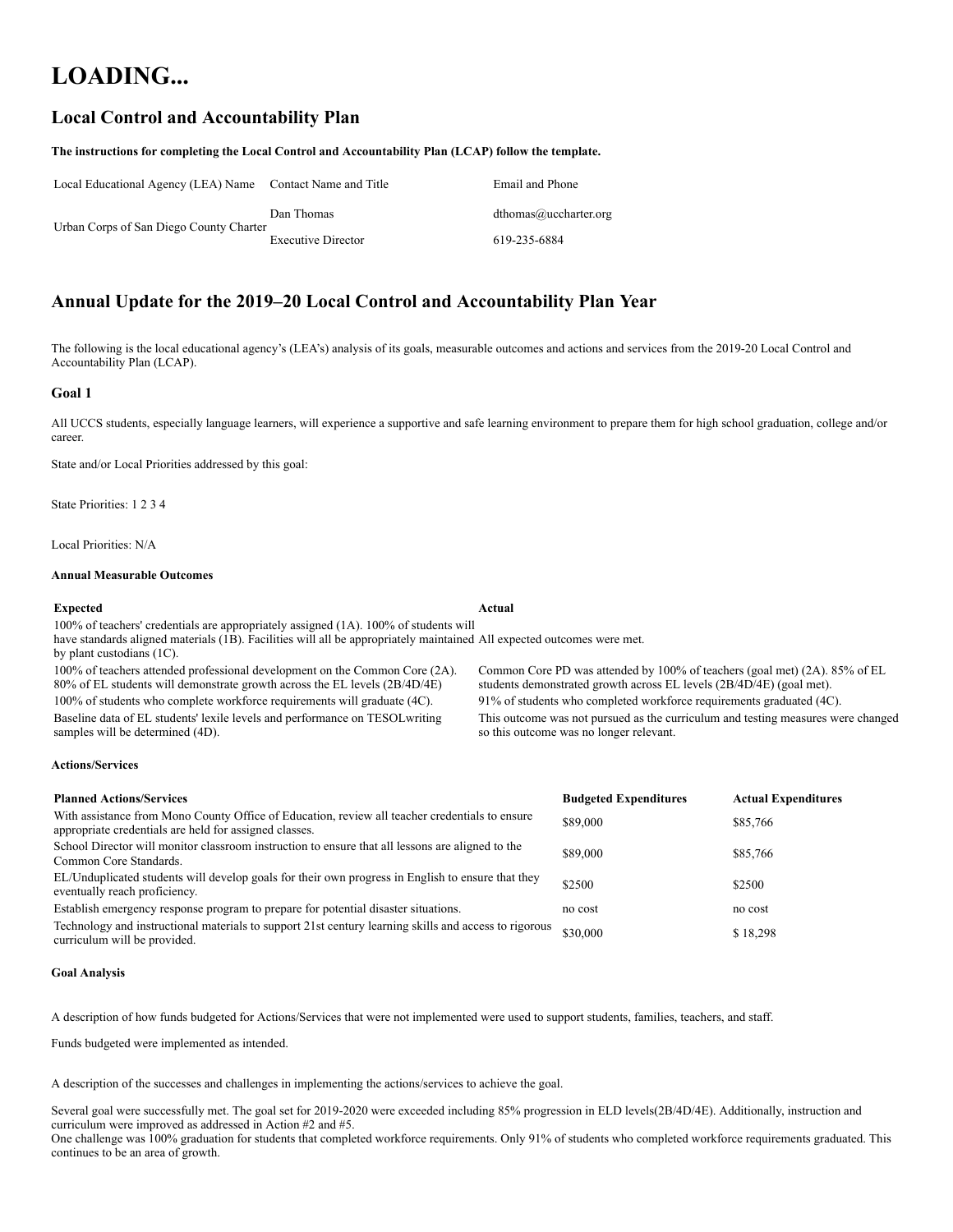#### **Goal 2**

UCCS will increase recruitment, retention and level of regular student attendance, as well as follow students to determine post corps activities andlevels of success.

State and/or Local Priorities addressed by this goal:

State Priorities: 5 6

Local Priorities:

#### **Annual Measurable Outcomes**

| <b>Expected</b>                                                                                                      | Actual                                                                                                                                                                                                                                                                                                                                                                                                                                                 |
|----------------------------------------------------------------------------------------------------------------------|--------------------------------------------------------------------------------------------------------------------------------------------------------------------------------------------------------------------------------------------------------------------------------------------------------------------------------------------------------------------------------------------------------------------------------------------------------|
| The attendance rate for the $18/19$ school year will increase by $1\%$ (5D)                                          | The attendance rate from 17/18 to 18/19 decreased by 2.91%                                                                                                                                                                                                                                                                                                                                                                                             |
| A survey of alumni would take place to determine the number of alumni<br>currently employed or attending school (6C) | Due to the transient nature of our students paper and mailed alumni<br>survey's were found to be inadequate in collecting information from<br>former students. It was determined the best medium for contacting<br>students was social media, therefor an alumni group was created via<br>Facebook and Instagram in which case managers researched and<br>recruited former students to collect survey data. This method was found<br>to be successful. |
|                                                                                                                      | Determine the number and frequency of wraparound services provided to students (7B/8G) 35% of students participated in the counseling program 100% of students with o                                                                                                                                                                                                                                                                                  |
|                                                                                                                      | The priorities listed above to do not apply to Urban Corps Charter School                                                                                                                                                                                                                                                                                                                                                                              |

Priorities: 5C: Middle school dropout rates6A: Pupil suspension rates6B: Pupil expulsionthates are no middle school students in attendance; pupils who do notified by school attend.

#### **Actions/Services**

| <b>Planned Actions/Services</b>                                                                                                                                                                                                     | <b>Budgeted Expenditures</b>                    | <b>Actual Expenditures</b>                         |
|-------------------------------------------------------------------------------------------------------------------------------------------------------------------------------------------------------------------------------------|-------------------------------------------------|----------------------------------------------------|
| UCCS staff will follow?<br>up withstudents when they do not showup at school as documented byphone calls, texts, emails, FB andother social media avenues.                                                                          |                                                 | \$119,100                                          |
| UCCS Staff will revise the alumni survey to focus on college enrollment and job placement<br>activities of former students for the purpose of tracking the school's success, as well as a<br>method of motivating current students. | \$119,100                                       | \$119,100                                          |
| UCCS will support students invidious ways (e.g. counseling, transportation) to ensure students<br>can get to school each day.                                                                                                       | \$98,850 Dir Student Services<br>\$298,344 NSLP | \$98,835 Dir of Student Services<br>\$280,891 NSLP |
| UCCS will work with Urban Corps to seek out job opportunities so that students have incentive to<br>attend school and will maintain the policy that if students are not in school they may not work.                                | \$119,100                                       | \$119,100                                          |

#### **Goal Analysis**

A description of how funds budgeted for Actions/Services that were not implemented were used to support students, families, teachers, and staff.

Funds were used as planned.

A description of the successes and challenges in implementing the actions/services to achieve the goal.

Overall, actions and services were implemented as planned. Small changes to actions (ex. mailed surveys vs online outreach) enabled the school to achieve it's outcome. One area of continued focus continues to be attendance. While it it still an area of focus, case management and services provided continue to help improve and maintain student attendance and engagement.

#### **Goal 3**

UCCS will offer students a broad course of study and opportunities for instruction to keep them engaged and eligible to meet the graduation requirements of the school.

State and/or Local Priorities addressed by this goal:

State Priorities: 4 7 8

Local Priorities: School will provide free nutritional services (breakfast and lunch) to students.

#### **Annual Measurable Outcomes**

#### **Expected Actual**

CTE pathways will be developed, as there none at this time (4G). Urban Corps actually offers a workforce development program, since itis inherit in the that are part of the "work" program of the school.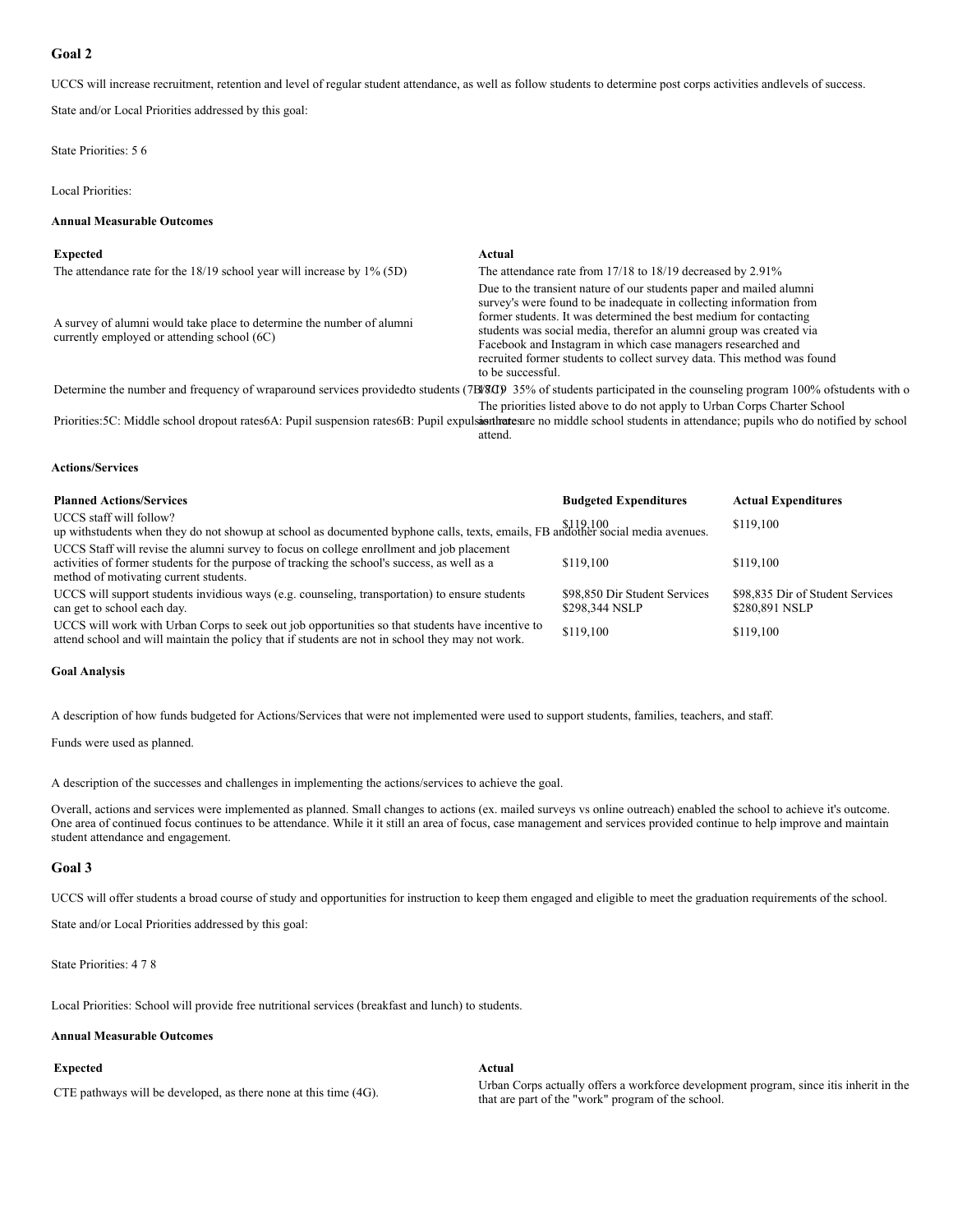The school will investigate offering of A?G online classes should any student be able to enroll and succeed in these types of classes (7A).

It has been determined that this action does not fit with the overall mission of the school. The students that attend Urban Corps do not have the foundational skills necessary to be successful in an A?G curriculum. They come to the school substantially below grade level, some students not even speaking a word of English. A?G curriculum does not fit the needs of our students.

School will offer free breakfast and lunch services to all of its students(8) School served: 19,075 breakfast meals; 32,944 lunch meals; 23,238 snacks during the 2017?2018 school year

#### **Actions/Services**

| <b>Planned Actions/Services</b>                                                                                                                                   | <b>Budgeted Expenditures</b> | <b>Actual Expenditures</b> |
|-------------------------------------------------------------------------------------------------------------------------------------------------------------------|------------------------------|----------------------------|
| School will work with MCOE and the corporate Urban Corps to develop one CTE pathway based<br>upon a current job program at that the Corps offers (e.g. recycling) | None                         | None                       |
| School will investigate online A ?-G classes.                                                                                                                     | None                         | None                       |
| UCCS will continue to provide free breakfasts and lunches to all students.                                                                                        | \$298,344                    | \$280,891                  |

#### **Goal Analysis**

A description of how funds budgeted for Actions/Services that were not implemented were used to support students, families, teachers, and staff.

Much of this goal was not completed, however, this did not impact budgeted funds. Funds budgeted for NSLP to provide breakfast and lunch were used as planned.

A description of the successes and challenges in implementing the actions/services to achieve the goal.

CTE and A-G courses continue to be areas of growth that UCCS is investigating. However, these may be implemented in the future as we learn more about the requirements and how it fits the work school model that currently exists. Meals provided to students are an asset that help to improve student attendance and engagement. It is a service that students rely on and the school will continue to prioritize.

### **Annual Update for the 2020–21 Learning Continuity and Attendance Plan**

The following is the local educational agency's (LEA's) analysis of its 2020-21 Learning Continuity and Attendance Plan (Learning Continuity Plan).

#### **In-Person Instructional Offerings**

#### **Actions Related to In-Person Instructional Offerings**

| Description                                                                                                                                                                      | <b>Total Budgeted Funds</b> | <b>Estimated Actual</b><br>Expenditures | Contributing |
|----------------------------------------------------------------------------------------------------------------------------------------------------------------------------------|-----------------------------|-----------------------------------------|--------------|
| Purchase and deployment of materials to support safety protocols including mask/face<br>shields, sanitation products, social distancing decals/tape, and safety/hygiene signage. | \$7,388.00                  | \$15,833                                |              |

A description of any substantive differences between the planned actions and/or budgeted expenditures for in-person instruction and what was implemented and/or expended on the actions.

Funds were used as planned to ensure safe environment for students and staff. The initial budget underestimated the needs for preparing office and classroom spaces in addition to personal protective equipment initially identified.

#### **Analysis of In-Person Instructional Offerings**

A description of the successes and challenges in implementing in-person instruction in the 2020-21 school year.

In-Person instruction was offered throughout the year. However, with San Diego county being identified in the purple tier, in-person offerings for small group instruction and designated in-person classes were put on hold for portions of the school year. During this time, additional Zoom support conferences were added. Additionally, during online courses some technology hub locations were made available on site for student struggling with internet access. Starting April, in-person instruction was resumed for English Learners and students with additional needs.

#### **Distance Learning Program**

#### **Actions Related to the Distance Learning Program**

| Description                                                                     | <b>Total Budgeted Funds</b> | <b>Estimated Actual</b><br>Expenditures | Contributing |
|---------------------------------------------------------------------------------|-----------------------------|-----------------------------------------|--------------|
| Internet enabled wifi hotspots for students to participate in distance learning | \$74,000                    | 72,131.00                               |              |
| Chromebook devices for students to participate in distance learning             | \$11,998.67                 | \$59,444.83                             |              |
| Google Education Licenses                                                       | \$1,300.00                  | \$7,800                                 |              |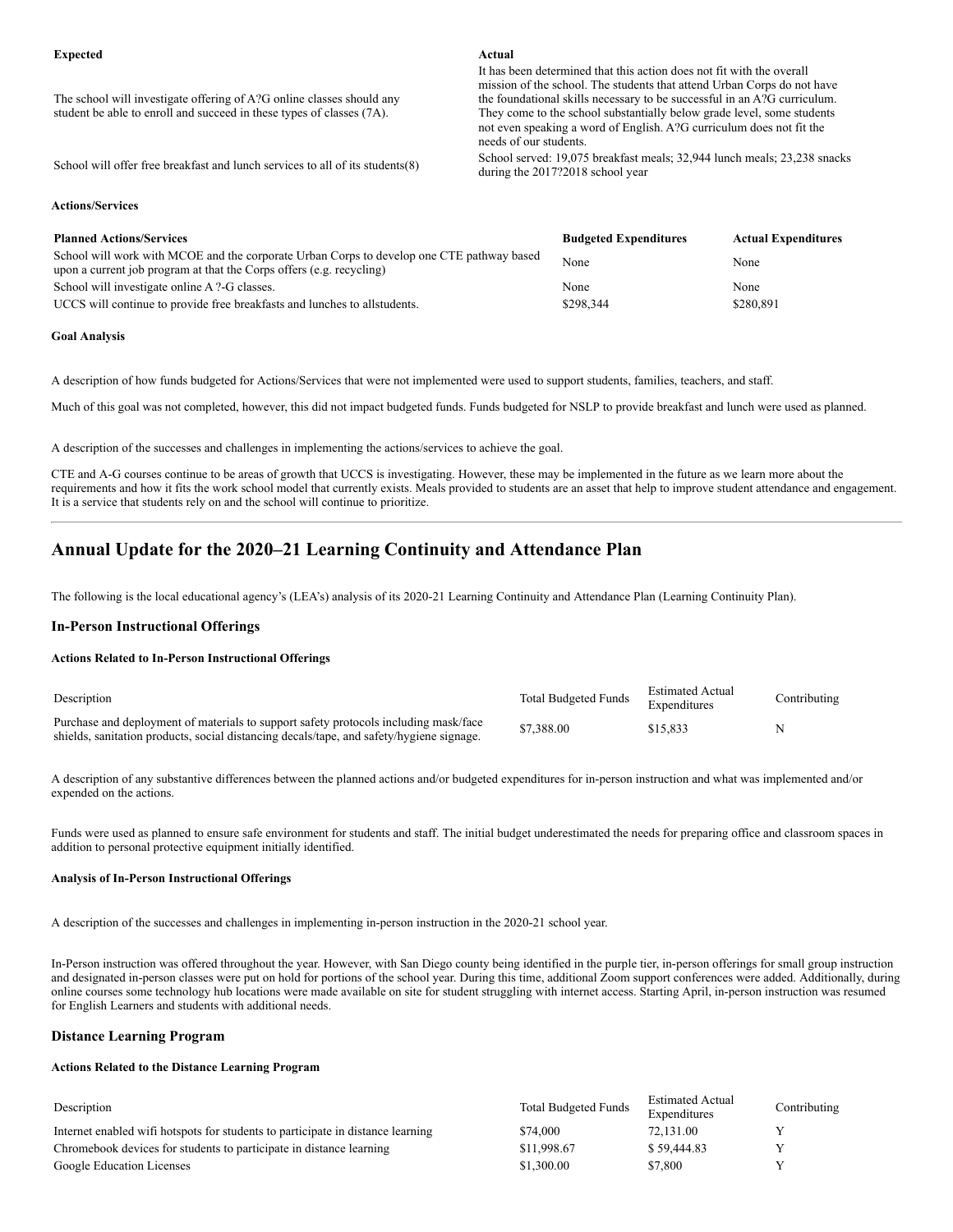| Description                                                 | <b>Total Budgeted Funds</b> | <b>Estimated Actual</b><br>Expenditures | Contributing |
|-------------------------------------------------------------|-----------------------------|-----------------------------------------|--------------|
| Laptop devices for teachers to facilitate distance learning | \$8,706.73                  | 8,706.73                                |              |
| Zoom Education account for synchronous class instruction    | \$2,250.00                  | \$2250.00                               |              |

A description of any substantive differences between the planned actions and/or budgeted expenditures for the distance learning program and what was implemented and/or expended on the actions.

Funds were used as planned. Additional funds were needed to provide more Chromebooks than original estimate and to license these within the school's Google Domain.

#### **Analysis of the Distance Learning Program**

A description of the successes and challenges in implementing each of the following elements of the distance learning program in the 2020-21 school year, as applicable: Continuity of Instruction, Access to Devices and Connectivity, Pupil Participation and Progress, Distance Learning Professional Development, Staff Roles and Responsibilities, and Support for Pupils with Unique Needs.

Courses designed and delivered during distance learning were successful. The courses utilized the same standards as inperson learning and similarly utilized GSuite and Google Classroom. The instruction and assignments provided were comparable to in person classes and utilized the same materials. Further, PD provided to teachers for Zoom, GoGuardian, CPM Math "Teaching Remotely" and others bolstered teacher effectivity during distance learning. Benchmarks and diagnostics such as STAR testing were used to identify students that were in need of further interventions, beyond course scheduling. During Fall 2020, students identified for intervention were able to attend small group instruction on campus when possible.

Case Managers work with students to identify needs and develop individual development plans to ensure their success. The weekly, if not daily, contact with students enabled Case Managers to provide supports to students to get the reconnected to school and provide additional services that might be an obstacle to a student's successful participation in distance learning.

One ongoing challenge of Distance Learning is student participation as described in Pupil Participation and Progress. For Fall 2020, students participated in live synchronous classes for LifeSkills which provided Social Emotional Learning to students. While this course was successful in supporting students social emotional need and engaging them in live instruction, students struggled to participate and engage in asynchronous courses to the same degree. To increase student participation and therefore progress, UCCS shifted to a fully synchronous model for Spring 2021. Students attend eight 45 minute courses via Zoom in addition to a Homeroom class in which teachers connect with students and assess their needs. Further, Students that still struggled with technology and connectivity are identified and a safe study environment is made available on campus to them.

#### **Pupil Learning Loss**

#### **Actions Related to the Pupil Learning Loss**

| Description                                                                                                        | <b>Total Budgeted Funds</b> | <b>Estimated Actual</b><br>Expenditures | Contributing |
|--------------------------------------------------------------------------------------------------------------------|-----------------------------|-----------------------------------------|--------------|
| Designated daily instruction schedule for supplemental support classes for subgroups<br>experiencing learning loss | \$101,545.00                | 101.545.00                              |              |
| Diagnostic, benchmark, and summative assessments schedule throughout Fall 2020 semester \$6,925.00                 |                             | 6,925.00                                |              |
| Case Management support services including socio-economic diagnostic and monitoring<br>assessments                 | \$85,000                    | \$85,000                                |              |

A description of any substantive differences between the planned actions and/or budgeted expenditures for addressing pupil learning loss and what was implemented and/or expended on the actions.

Funds were used as planned.

#### **Analysis of Pupil Learning Loss**

A description of the successes and challenges in addressing Pupil Learning Loss in the 2020-21 school year and an analysis of the effectiveness of the efforts to address Pupil Learning Loss to date.

UCCS measured the effectiveness of services to address learning loss through diagnostic, benchmark and summative assessments aligned to California curriculum frameworks, state standards and grade level equivalency expectations. Fall 2020 data shows reading and math growth for students that participated in asynchronous courses, but little growth for those that struggled with distance learning. One challenge identified through benchmarks and unit reflections was equal student participation. Case Management was able to provide resources to students in the areas of , but many students faced ongoing challenges throughout distance learning. Students with unique needs received additional support through scheduled online instruction appointments. Students within these categories are scheduled for online small group instruction and/or one-on-one video calls, led by certificated teachers. English Learners receive additional support through online small group instruction with their teacher and peers to support online learning assignments and course goals. Students with SPED/504 plans will be provided accommodations and support in coordination with their core content area teachers through weekly Zoom appointments. Homeless students will be scheduled for additional case management assessments to provide support service referrals. All struggling students (failing courses with grades <65%) will be provided targeted supplemental instruction in coordination with their core content teachers.

To continue to improve student participation, UCCS made the decision for Spring 2021 to be fully synchronous via Zoom to better serve the academic needs of all students. Additional successes include the addition of after school small group instruction for struggling students and in person instruction for all ELD students. One-onone tutoring is also made available to students identified in need of support.

#### **Analysis of Mental Health and Social and Emotional Well-Being**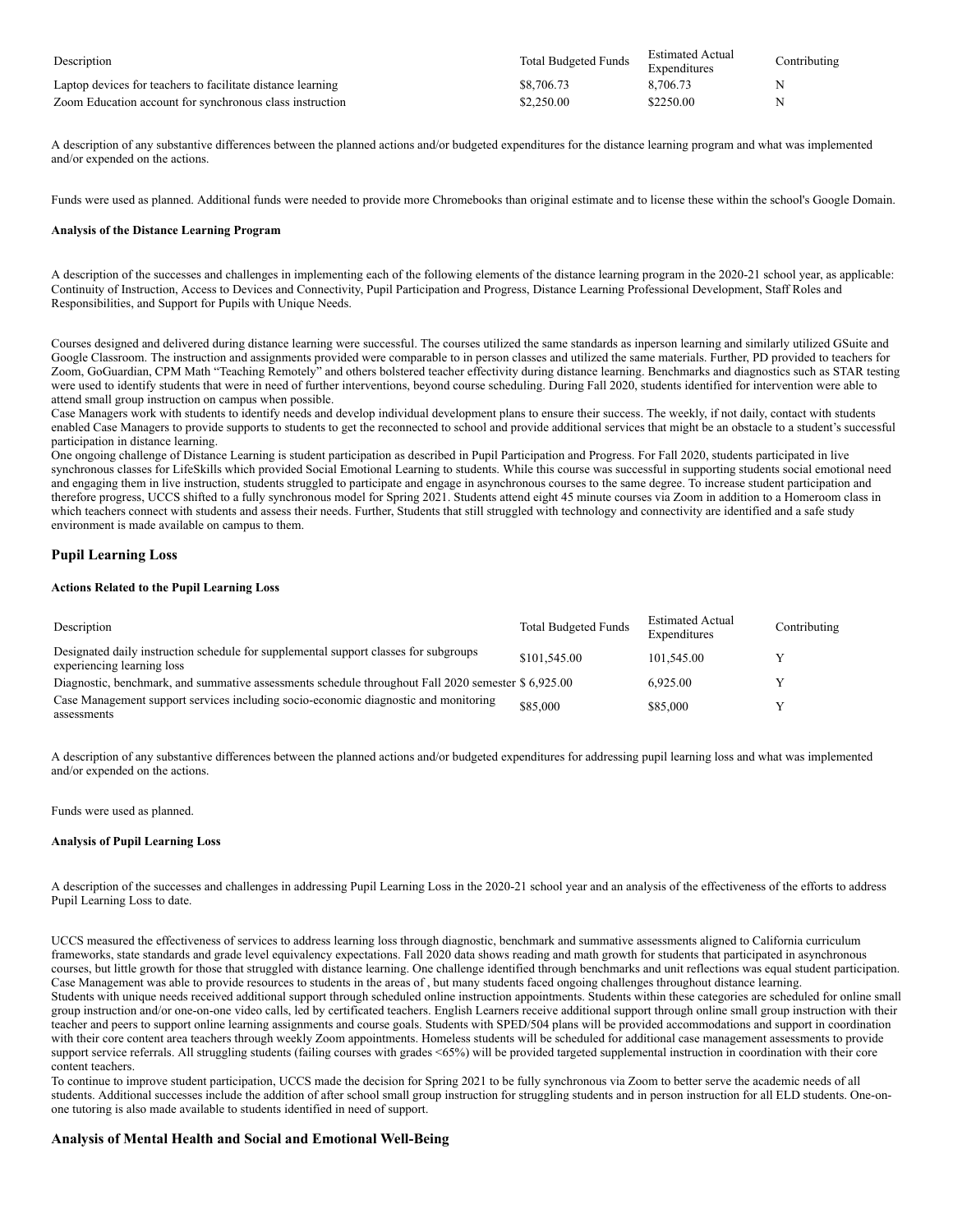A description of the successes and challenges in monitoring and supporting mental health and social and emotional well-being in the 2020-21 school year.

UCCS recognized the need to increase access to resources within the school and the community. As such, social emotional learning was embedded in each of our core classes to help reduce and manage stress and anxiety. Our partnerships with various community agencies continued throughout the school year. Case managers, and vocational skills coordinators have been key resources and continue to be readily available to provide service referrals as appropriate. During distance learning, case managers, teachers and school administrators have been easily accessible via phone, text or school email.

#### **Analysis of Pupil and Family Engagement and Outreach**

A description of the successes and challenges in implementing pupil and family engagement and outreach in the 2020-21 school year.

Throughout the 2020-2021 school year students were identified for supplemental support and conferencing from teacher and case managers when students were below 70% attendance. During outreach and conferencing, students shared that they needed further supports for instruction and connectivity. The struggle to engage students during Semester 1 with limited live classes and asynchronous courses informed the changes made in Semester 2, with fully synchronous learning. This was successful and increased student engagement and achievement. Additionally, on campus learning zones were made available to students that continued to struggle with Internet connectivity. Throughout the year, risk levels were monitored and students were quickly referred to interventions when needed. This was successful as it re-engaged many students. It continued to be implemented now.

#### **Analysis of School Nutrition**

A description of the successes and challenges in providing school nutrition in the 2020-21 school year.

A description of the successes and challenges in providing school nutrition in the 2020-21 school year.

On March 16, 2020 Urban Corps Charter School was approved for the Seamless Summer Food Meal Program waiver. This allowed UCCS to continue providing meals to all students in spite of the school closure. UCCS employed the "Grab-N-Go" meal distribution method to prevent on campus congregation

MEAL DISTRIBUTION SERVICE SCHEDULE:

1. Urban Corps campus: Monday-Friday 6:30am-8:00am

2. California Conservation Corps, National City campus: Monday through Thursday 3:30pm-5:00pm

The Grab-n-Go meal distribution method will continue until further notice or until June 30th, 2021 when the current SSFO waiver expires. UCCS believes this waiver allowed the school to continue providing students with daily nutritional meals without disruption.

#### **Additional Actions and Plan Requirements**

Additional Actions to Implement the Learning Continuity Plan

| Section                                             | Description                                                                                                                                                                                                                                                                                                                                                                                     | <b>Total Budgeted</b><br>Funds | Estimated<br>Actual<br>Expenditures | Contributing |
|-----------------------------------------------------|-------------------------------------------------------------------------------------------------------------------------------------------------------------------------------------------------------------------------------------------------------------------------------------------------------------------------------------------------------------------------------------------------|--------------------------------|-------------------------------------|--------------|
| Mental Health and<br>Social Emotional Well<br>Being | Weekly check-ins with case managers, daily attendance monitoring to ensure students are<br>fully participating in all required aspects of the program, on-going basic needs assessments<br>to ensure students have the necessary resources available to receive needed and requested<br>services (Food, health care/mental health/transportation/housing/clothing/legal-aid/child<br>care/etc.) | \$85,000                       | \$85,000                            |              |
| <b>School Nutrition</b>                             | Safety, sanitation and hygiene protocols and support materials                                                                                                                                                                                                                                                                                                                                  | \$10,000                       | \$10,000                            |              |

A description of any substantive differences between the planned actions and budgeted expenditures for the additional plan requirements and what was implemented and expended on the actions.

Funds were used as planned.

#### **Overall Analysis**

An explanation of how lessons learned from implementing in-person and distance learning programs in 2020-21 have informed the development of goals and actions in the 2021–24 LCAP.

Distance learning and in-person learning programs during 2020-2021 have drawn focus to the continued needs of our English Learners and our credit deficient students. Goals for the 2021-2024 LCAP include specific actions that target the additional instructional support and career readiness that will prepare our students for successful graduation and transition to post

An explanation of how pupil learning loss continues to be assessed and addressed in the 2021–24 LCAP, especially for pupils with unique needs.

Pupil learning loss continues to be a focus.

A description of any substantive differences between the description of the actions or services identified as contributing towards meeting the increased or improved services requirement and the actions or services implemented to meet the increased or improved services requirement.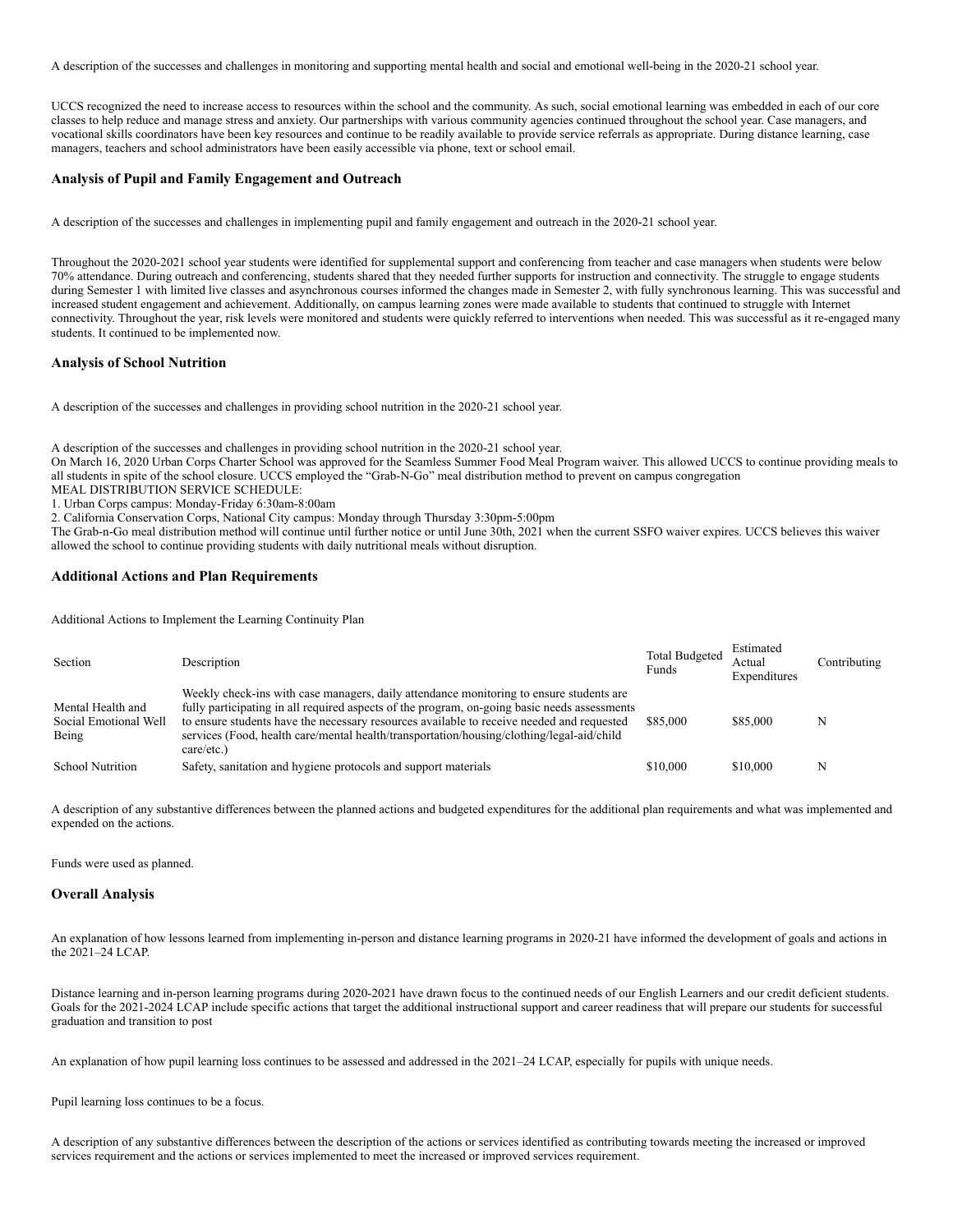### **Overall Analysis of the 2019-20 LCAP and the 2020-21 Learning Continuity and Attendance Plan**

A description of how the analysis and reflection on student outcomes in the 2019-20 LCAP and 2020-21 Learning Continuity and Attendance Plan have informed the development of the 21-22 through 23-24 LCAP.

UCCS main areas of focus continue to be attendance, retention, students support and engagement and improving students college and career readiness. The 2019-2020 LCAP and 2020-2021 Learning Continuity and Attendance Plan focused on serving students in these areas and improving their learning through both academic and wraparound supports. In developing the 23-24 LCAP, the school analyzed the ongoing goals and made determinations to identify the current actions needed to continuously improve.

#### **Instructions: Introduction**

The Annual Update Template for the 2019-20 Local Control and Accountability Plan (LCAP) and the Annual Update for the 2020–21 Learning Continuity and Attendance Plan must be completed as part of the development of the 2021-22 LCAP. In subsequent years, the Annual Update will be completed using the LCAP template and expenditure tables adopted by the State Board of Education.

*For additional questions or technical assistance related to the completion of the LCAP template, please contact the local COE, or the California Department of* Education's (CDE's) Local Agency Systems Support Office by phone at 916-319-0809 or by email at *[lcff@cde.ca.gov.](mailto:lcff@cde.ca.gov)* 

### **Instructions: Annual Update for the 2019–20 Local Control and Accountability Plan Year**

#### **Annual Update**

The planned goals, state and/or local priorities, expected outcomes, actions/services, and budgeted expenditures must be copied verbatim from the approved 2019-20 Local Control and Accountability Plan (LCAP). Minor typographical errors may be corrected. Duplicate the Goal, Annual Measurable Outcomes, Actions / Services and Analysis tables as needed.

#### **Annual Measurable Outcomes**

For each goal in 2019-20, identify and review the actual measurable outcomes as compared to the expected annual measurable outcomes identified in 2019-20 for the goal. If an actual measurable outcome is not available due to the impact of COVID-19 provide a brief explanation of why the actual measurable outcome is not available. If an alternative metric was used to measure progress towards the goal, specify the metric used and the actual measurable outcome for that metric.

#### **Actions/Services**

Identify the planned Actions/Services, the budgeted expenditures to implement these actions toward achieving the described goal and the actual expenditures to implement the actions/services

#### **Goal Analysis**

Using available state and local data and input from parents, students, teachers, and other stakeholders, respond to the prompts as instructed.

- If funds budgeted for Actions/Services that were not implemented were expended on other actions and services through the end of the school year, describe how the funds were used to support students, including low-income, English learner, or foster youth students, families, teachers and staff. This description may include a description of actions/services implemented to mitigate the impact of COVID-19 that were not part of the 2019-20 LCAP.
- Describe the overall successes and challenges in implementing the actions/services. As part of the description, specify which actions/services were not implemented due to the impact of COVID-19, as applicable. To the extent practicable, LEAs are encouraged to include a description of the overall effectiveness of the actions/services to achieve the goal.

### **Instructions: Annual Update for the 2020–21 Learning Continuity and Attendance Plan**

#### **Annual Update**

The action descriptions and budgeted expenditures must be copied verbatim from the 2020-21 Learning Continuity and Attendance Plan. Minor typographical errors may be corrected.

#### **Actions Related to In-Person Instructional Offerings**

- In the table, identify the planned actions and the budgeted expenditures to implement actions related to in-person instruction and the estimated actual expenditures to implement the actions. Add additional rows to the table as needed.
- Describe any substantive differences between the planned actions and/or budgeted expenditures for in-person instruction and what was implemented and/or expended on the actions, as applicable.

#### **Analysis of In-Person Instructional Offerings**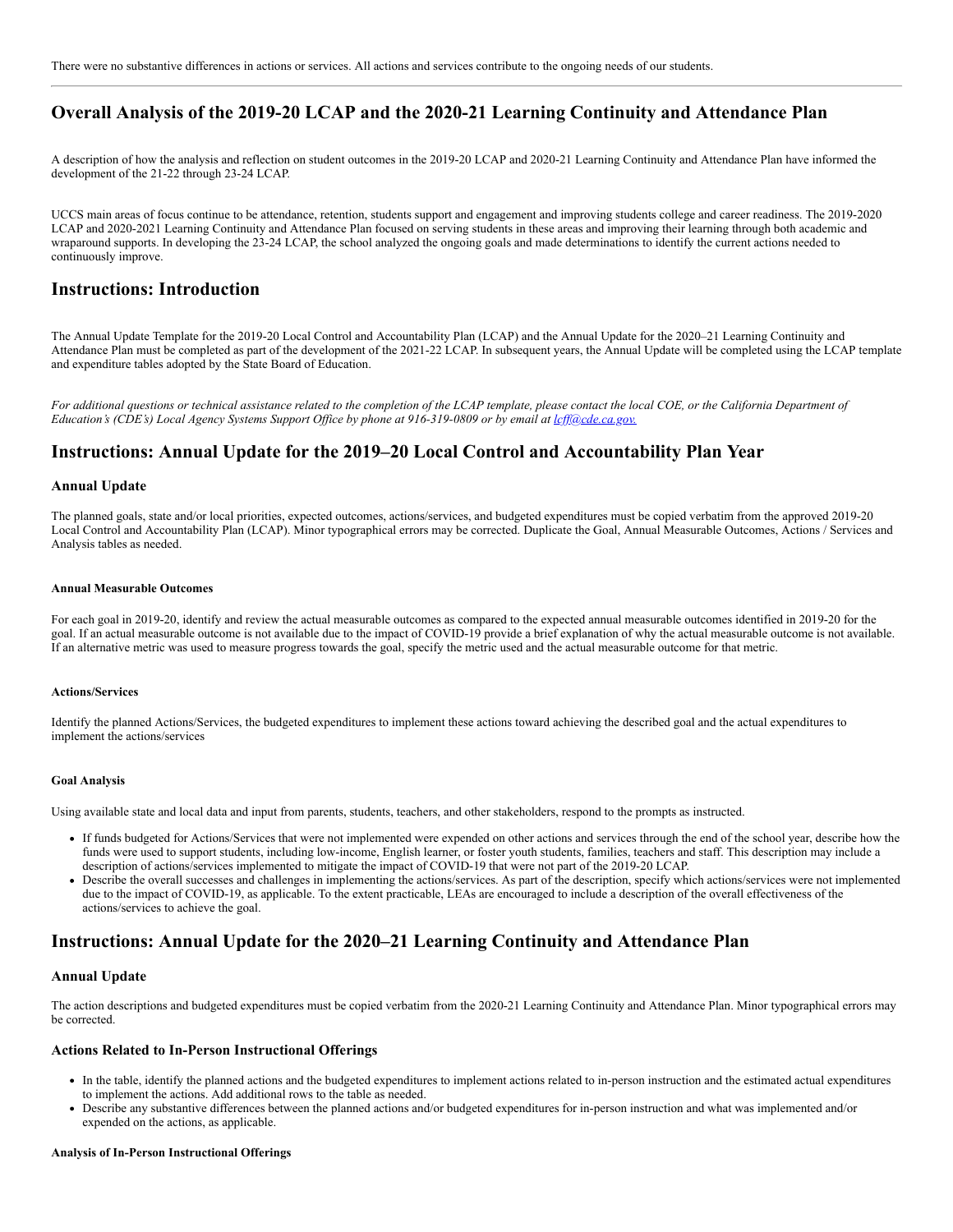Using available state and/or local data and feedback from stakeholders, including parents, students, teachers and staff, describe the successes and challenges experienced in implementing in-person instruction in the 2020-21 school year, as applicable. If in-person instruction was not provided to any students in 2020-21, please state as such.

#### **Actions Related to the Distance Learning Program**

- In the table, identify the planned actions and the budgeted expenditures to implement actions related to the distance learning program and the estimated actual expenditures to implement the actions. Add additional rows to the table as needed.
- Describe any substantive differences between the planned actions and/or budgeted expenditures for the distance learning program and what was implemented and/or expended on the actions, as applicable.

#### **Analysis of the Distance Learning Program**

- Using available state and/or local data and feedback from stakeholders, including parents, students, teachers and staff, describe the successes and challenges experienced in implementing distance learning in the 2020-21 school year in each of the following areas, as applicable:
	- Continuity of Instruction,
	- Access to Devices and Connectivity,
	- Pupil Participation and Progress,
	- Distance Learning Professional Development,
	- Staff Roles and Responsibilities, and
	- Supports for Pupils with Unique Needs, including English learners, pupils with exceptional needs served across the full continuum of placements, pupils in foster care, and pupils who are experiencing homelessness

To the extent practicable, LEAs are encouraged to include an analysis of the effectiveness of the distance learning program to date. If distance learning was not provided to any students in 2020-21, please state as such.

#### **Actions Related to Pupil Learning Loss**

- In the table, identify the planned actions and the budgeted expenditures to implement actions related to addressing pupil learning loss and the estimated actual expenditures to implement the actions. Add additional rows to the table as needed.
- Describe any substantive differences between the planned actions and/or budgeted expenditures for addressing pupil learning loss and what was implemented and/or expended on the actions, as applicable.

#### **Analysis of Pupil Learning Loss**

Using available state and/or local data and feedback from stakeholders, including parents, students, teachers and staff, describe the successes and challenges experienced in addressing Pupil Learning Loss in the 2020-21 school year, as applicable. To the extent practicable, include an analysis of the effectiveness of the efforts to address pupil learning loss, including for pupils who are English learners; low-income; foster youth; pupils with exceptional needs; and pupils who are experiencing homelessness, as applicable.

#### **Analysis of Mental Health and Social and Emotional Well-Being**

Using available state and/or local data and feedback from stakeholders, including parents, students, teachers and staff, describe the successes and challenges experienced in monitoring and supporting Mental Health and Social and Emotional Well-Being of both pupils and staff during the 2020-21 school year, as applicable.

#### **Analysis of Pupil and Family Engagement and Outreach**

Using available state and/or local data and feedback from stakeholders, including parents, students, teachers and staff, describe the successes and challenges related to pupil engagement and outreach during the 2020-21 school year, including implementing tiered reengagement strategies for pupils who were absent from distance learning and the efforts of the LEA in reaching out to pupils and their parents or guardians when pupils were not meeting compulsory education requirements or engaging in instruction, as applicable.

#### **Analysis of School Nutrition**

Using available state and/or local data and feedback from stakeholders, including parents, students, teachers and staff, describe the successes and challenges experienced in providing nutritionally adequate meals for all pupils during the 2020-21 school year, whether participating in in-person instruction or distance learning, as applicable.

#### **Analysis of Additional Actions to Implement the Learning Continuity Plan**

- In the table, identify the section, the planned actions and the budgeted expenditures for the additional actions and the estimated actual expenditures to implement the actions, as applicable. Add additional rows to the table as needed.
- Describe any substantive differences between the planned actions and/or budgeted expenditures for the additional actions to implement the learning continuity plan and what was implemented and/or expended on the actions, as applicable.

#### **Overall Analysis of the 2020-21 Learning Continuity and Attendance Plan**

The Overall Analysis prompts are to be responded to only once, following an analysis of the Learning Continuity and Attendance Plan.

- Provide an explanation of how the lessons learned from implementing in-person and distance learning programs in 2020-21 have informed the development of goals and actions in the 2021–24 LCAP.
	- As part of this analysis, LEAs are encouraged to consider how their ongoing response to the COVID-19 pandemic has informed the development of goals and actions in the 2021–24 LCAP, such as health and safety considerations, distance learning, monitoring and supporting mental health and social-emotional wellbeing and engaging pupils and families.
- Provide an explanation of how pupil learning loss continues to be assessed and addressed in the 2021–24 LCAP, especially for pupils with unique needs (including low income students, English learners, pupils with disabilities served across the full continuum of placements, pupils in foster care, and pupils who are experiencing homelessness).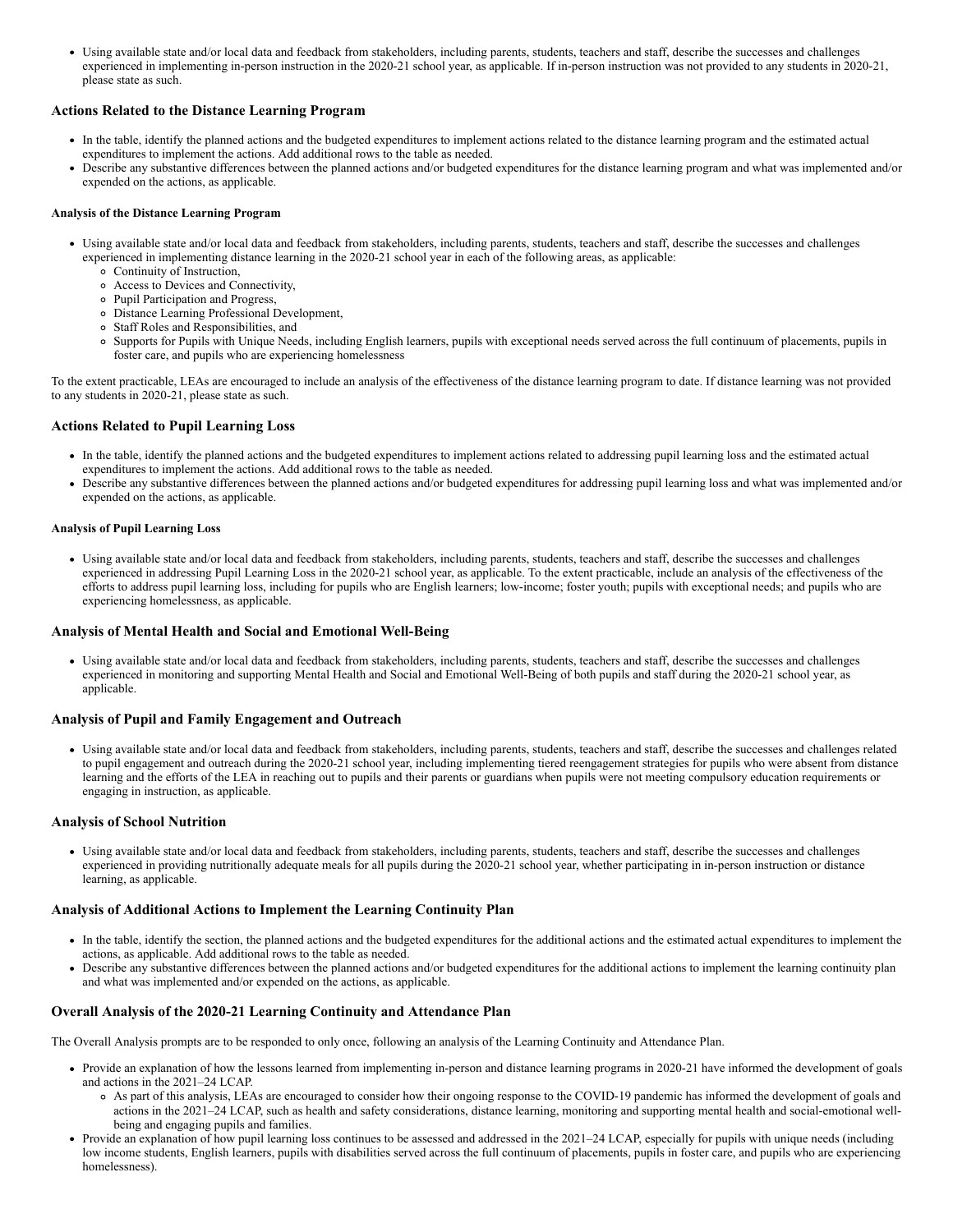Describe any substantive differences between the actions and/or services identified as contributing towards meeting the increased or improved services requirement, pursuant to *California Code of Regulations*, Title 5 (5 *CCR*) Section 15496, and the actions and/or services that the LEA implemented to meet the increased or improved services requirement. If the LEA has provided a description of substantive differences to actions and/or services identified as contributing towards meeting the increased or improved services requirement within the In-Person Instruction, Distance Learning Program, Learning Loss, or Additional Actions sections of the Annual Update the LEA is not required to include those descriptions as part of this description.

### **Overall Analysis of the 2019-20 LCAP and the 2020-21 Learning Continuity and Attendance Plan**

The Overall Analysis prompt is to be responded to only once, following the analysis of both the 2019-20 LCAP and the 2020-21 Learning Continuity and Attendance Plan.

Describe how the analysis and reflection related to student outcomes in the 2019-20 LCAP and 2020-21 Learning Continuity and Attendance Plan have informed the development of the 21-22 through 23-24 LCAP, as applicable.

### **Local Control and Accountability Plan**

**The instructions for completing the Local Control and Accountability Plan (LCAP) follow the template.**

| Local Educational Agency (LEA) Name Contact Name and Title |                           | Email and Phone       |
|------------------------------------------------------------|---------------------------|-----------------------|
|                                                            | Dan Thomas                | dthomas@uccharter.org |
| Urban Corps of San Diego County Charter                    | <b>Executive Director</b> | 619-235-6884          |

### **Plan Summary 2021-24**

### **General Information**

A description of the LEA, its schools, and its students.

The Urban Corps Charter School is the education provider for both an independent local conservation corps (Urban Corps of San Diego County) and four state run California Conservation Corps sites (San Diego/National City, Vista, Inland Empire and Los Pinos). Together, these programs serve at-risk youth, ages 18-25 who are in need of job training and a high school diploma. Urban Corps serves as a bridge to better the lives of disadvantaged inner-city youth as well as refugees from many different countries. Our students participate in a work-learn program which offers participants environmental community service projects while attending high school.

Dual enrollment in both the job training and charter school is a requirement of all sites, resulting in job training issues affecting school enrollment. Students may leave the program because they are offered full time jobs or fail to meet the rigorous standards set for by the job training programs. Since many students have families of their own to provide for, a paycheck is their driving motivation and may supersede their high school diploma.

Of the students who do graduate, most go onto attend community colleges or trade programs in the San Diego area. The population of the school is diverse; there are many different languages spoken amongst our English learners and adult English learners. The unique school is a second chance for students, whom for one reason or another, did not succeed in a traditional school setting. Urban Corps is a program that can change the course of students' lives so they can become productive, contributing and successful members of society.

### **Reflections: Successes**

A description of successes and/or progress based on a review of the California School Dashboard (Dashboard) and local data.

After reviewing the Dashboard, indicators show that graduation rates, English learner proficiency and attendance continue to be areas of improvement. However, in consideration of local data and alternative metrics, Urban Corps is making strides in newcomer English Learner advancement towards proficiency as well as graduation rates for Seniors eligible in their final semester.

Local data shows that Urban Corps is able to help English Language newcomers accelerate their language acquisition and be prepared to successfully engage in English Language Mainstream classes within two years of their enrollment. While all Urban Corps students progress one year grade equivalency in just 100 days of continuous enrollment, the progress of English Learners enrolled in targeted sheltered English immersion progress at 2x that rate.

Over the past 3 years, Urban Corps Charter School has continued to grow and has expanded to support two additional California Conservation Corps sites and therefore reaching additional students that can be served by our program.

### **Reflections: Identified Need**

A description of any areas that need significant improvement based on a review of Dashboard and local data, including any areas of low performance and significant performance gaps among student groups on Dashboard indicators, and any steps taken to address those areas.

Urban Corps is identified as 98% socioeconomically disadvantages with 61% of students identified as English Learners and 10% identified as homeless. Additionally, all students are credit deficient.

Our goal is to prepare students for to successful in attaining their diploma as well as in their post-graduation goals. Based on stakeholder input, local data and DASS's College/Career Indicator, college and career readiness continues to be an area of great need.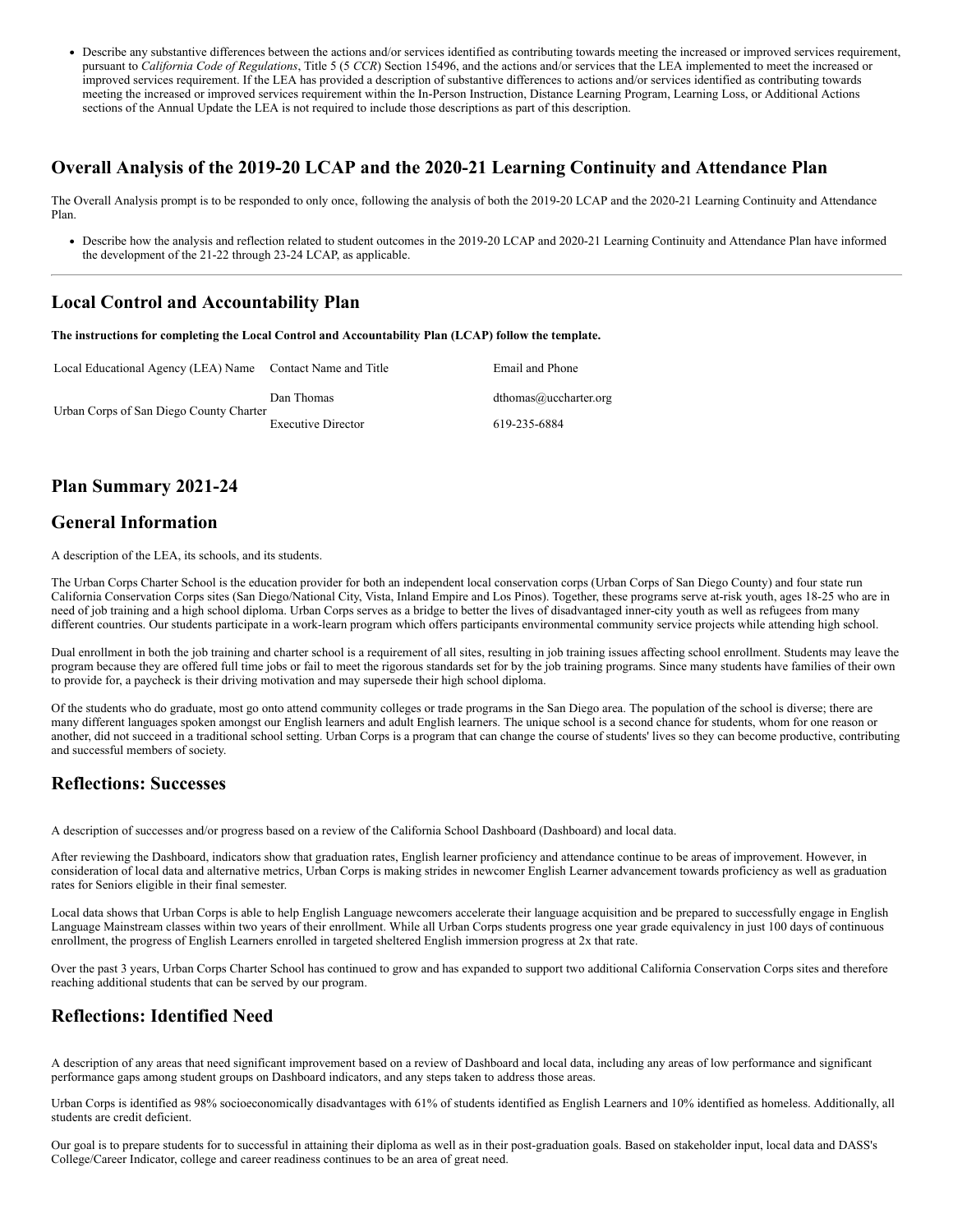## **LCAP Highlights**

A brief overview of the LCAP, including any key features that should be emphasized.

UCCS's 2021-2024 LCAP will focus on support of English Leaners, student performing below grade level, and students at risk of not graduating. These students will be supported through increased academic opportunities, ongoing academic and socioemotional supports and further preparation help them be college and career ready by graduation.

### **Comprehensive Support and Improvement**

An LEA with a school or schools eligible for comprehensive support and improvement must respond to the following prompts.

#### **Schools Identified**

A list of the schools in the LEA that are eligible for comprehensive support and improvement.

Urban Corps Charter School is its own LEA.

#### **Support for Identified Schools**

A description of how the LEA has or will support its eligible schools in developing comprehensive support and improvement plans.

As a single school, the LCAP's goals and actions will guide the entire school's improvement.

#### **Monitoring and Evaluating Effectiveness**

A description of how the LEA will monitor and evaluate the plan to support student and school improvement.

Quarterly monitoring of actions and outcomes will determine the LEA's advancement towards goal achievement. Ongoing Educational Leadership meetings will prioritize mid-year evaluations in order to adjust as needed to achieve yearly benchmark goals.

### **Stakeholder Engagement**

A summary of the stakeholder process and how the stakeholder engagement was considered before finalizing the LCAP.

Stakeholder input was gathered through the use of an online survey as well as the public hearing. Students, board members, staff and community members all contributed by identifying priority areas for the school. This data was used to further shape goals and additional actions needed to address these high needs areas.

A summary of the feedback provided by specific stakeholder groups.

Students identified the following area as extremely high priority: student engagement and attendance through ongoing supports including transportation, technology, nutrition, etc. Students also identified three areas that are high priority: improving and expanding college and career readiness through increased scores as well as additional services, increasing case management services, and access to technology and engaging instructional materials. Many students expressed the desire to continue their studies in college or a trade, therefore highlighting the importance of college and career readiness.

School staff identified the following areas as areas of extremely high priority: increasing student achievement to improve college and career readiness and increasing student engagement through ongoing supports.

School board and community members identified several areas of high importance including increasing student achievement to improve college and career readiness as well as expanding college and career readiness services. An additional area highlighted by community members and service partners is the need to increase services to improve student retention and post-corps success.

A description of the aspects of the LCAP that were influenced by specific stakeholder input.

The specific stakeholder input received further highlighted the areas of college and career readiness including both improving student academic achievement, expanded services and ongoing services to support post-corps success.

### **Goals and Actions**

#### **Goals**

|        | Goal $#$ | Description                                                                                                                                                                                  |
|--------|----------|----------------------------------------------------------------------------------------------------------------------------------------------------------------------------------------------|
| Goal 1 |          | All UCCS students, especially language learners, will experience a rigorous, supportive and safe learning environment to prepare them<br>for high school graduation, college, and/or career. |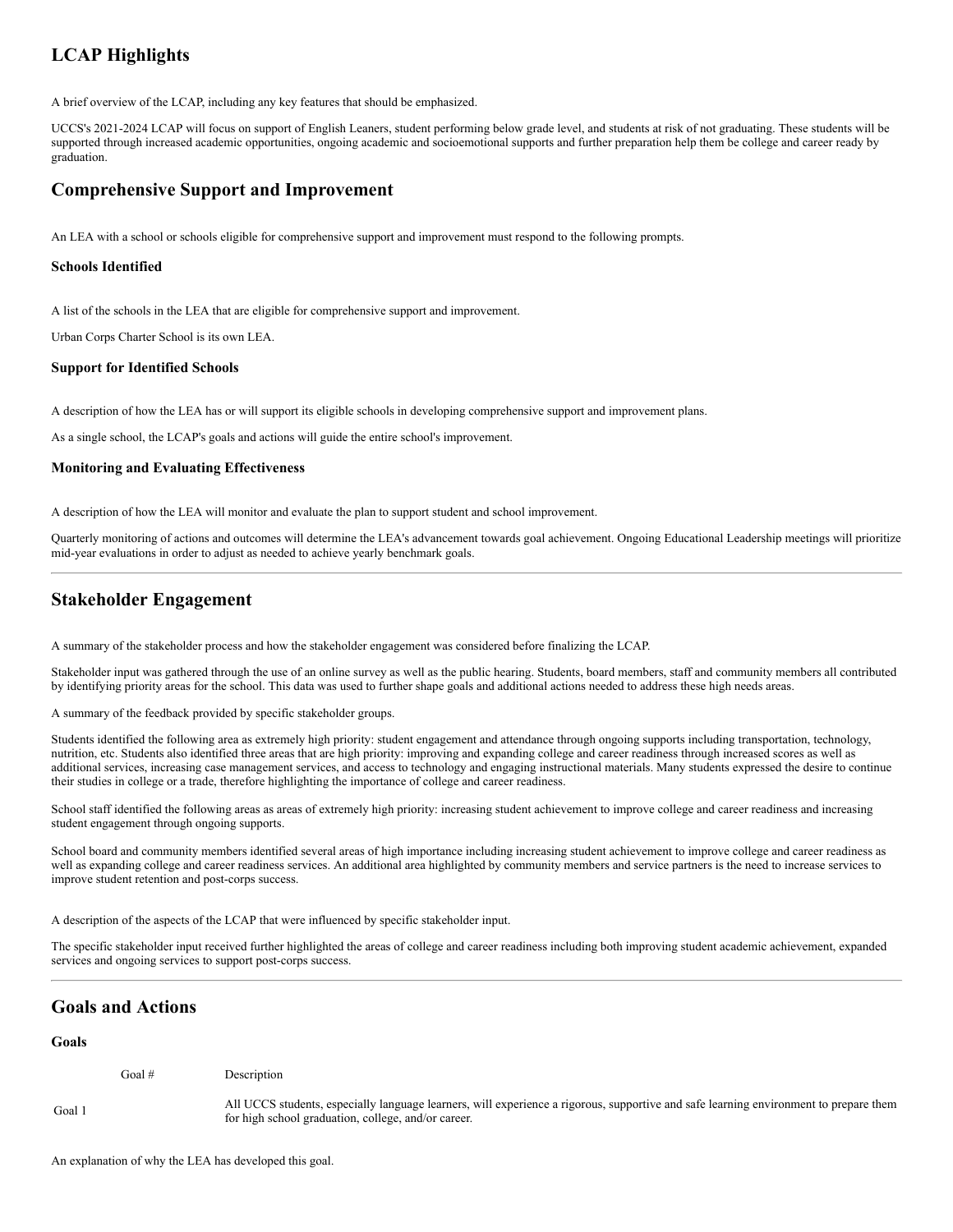To achieve success, students need a learning environment that offers common core standards aligned materials in a wide range of courses delivered with appropriate instructional strategies by highly qualified teachers within safe, appropriate facilities.

### **Measuring and Reporting Results**

| Metric #                                                                                                                                                                                      |                                                                                                                                    | <b>Baseline</b>                                                                                                                                                                               | Year 1<br>Outcome | Year 2<br>Outcome                                      | Year 3<br>Outcome | Desired Outcome for 2023-24                                                                                                                                                                                           |                                    |
|-----------------------------------------------------------------------------------------------------------------------------------------------------------------------------------------------|------------------------------------------------------------------------------------------------------------------------------------|-----------------------------------------------------------------------------------------------------------------------------------------------------------------------------------------------|-------------------|--------------------------------------------------------|-------------------|-----------------------------------------------------------------------------------------------------------------------------------------------------------------------------------------------------------------------|------------------------------------|
| Human Resources Records                                                                                                                                                                       |                                                                                                                                    | 70% of teachers credentials are appropriately assigned<br>per AB 1505.                                                                                                                        | Blank]            | Blank]                                                 | Blank]            | [Intentionally [Intentionally [Intentionally appropriately per AB 1505,<br>meeting the requirement prior to<br>the deadline.                                                                                          | 100% of all teachers are assigned  |
| Inventory of Classroom<br>Materials                                                                                                                                                           |                                                                                                                                    | 100% all classroom materials, online textbooks and<br>online instructional resources are standards aligned                                                                                    | Blank]            | Blank]                                                 | Blank]            | 100% of all classroom materials,<br>online textbooks and online<br>[Intentionally [Intentionally [Intentionally instructional resources are<br>standards aligned with the<br>incorporation of new online<br>resources |                                    |
| Plant maintenance checklists                                                                                                                                                                  |                                                                                                                                    | Facilities are appropriately maintained by custodians                                                                                                                                         | Blank]            | [Intentionally [Intentionally [Intentionally<br>Blank] | Blank]            | Classrooms will remain safe and<br>appropriately clean to provide a<br>conducive learning environment                                                                                                                 |                                    |
| 100% of teachers attended PBIS<br>training.                                                                                                                                                   |                                                                                                                                    | All teacher participate in the school MTSS program<br>called Progressive Intervention. Teachers will continue<br>to participate in PBIS training to improve supports<br>provided to students. | Blank]            | [Intentionally [Intentionally [Intentionally<br>Blank] | Blank]            | 100% of teachers will have<br>attended 1-2 external PBIS<br>trainings.                                                                                                                                                |                                    |
| Student progress on ELPAC &<br>local assessments                                                                                                                                              |                                                                                                                                    | 80% of ELs demonstrated growth in EL advancement                                                                                                                                              | Blank]            | Blank]                                                 | Blank]            | EL level advancement including<br>[Intentionally [Intentionally [Intentionally ELPAC (18-21 year old) local<br>assessments to measure growth<br>amongst Adult English Learners<br>$(22+)$ years old)                  | 80% of ELs demonstrate growth in   |
| <b>Graduation Rates</b>                                                                                                                                                                       |                                                                                                                                    | 100% of students that complete job training<br>requirements graduate                                                                                                                          | Blank]            | Blank]                                                 | Blank]            | [Intentionally [Intentionally [Intentionally 100% of students that complete]                                                                                                                                          | job training requirements graduate |
| <b>English Learner Progress</b><br>Indicator & local data                                                                                                                                     |                                                                                                                                    | 21% of ELs aged 18-21 are making progress towards<br>English language proficiency                                                                                                             | Blank]            | Blank]                                                 | Blank]            | 50% of ELs are making progress<br>[Intentionally [Intentionally [Intentionally towards English language]<br>proficiency (per ELPI and local<br>measures for overage students)                                         |                                    |
| <b>Actions</b>                                                                                                                                                                                |                                                                                                                                    |                                                                                                                                                                                               |                   |                                                        |                   |                                                                                                                                                                                                                       |                                    |
| Action Title<br>#                                                                                                                                                                             |                                                                                                                                    | Description                                                                                                                                                                                   |                   |                                                        |                   | Total Funds                                                                                                                                                                                                           | Contributing                       |
| With assistance from Mono County Office of Education, review all teacher credentials to ensure<br>Action<br>Credential Review<br>appropriate credentials are held for assigned classes.<br>#1 |                                                                                                                                    |                                                                                                                                                                                               |                   |                                                        |                   | \$6,500.00                                                                                                                                                                                                            | Yes                                |
| <b>Action PBIS Professional</b><br>Development<br>#2                                                                                                                                          | Teachers will attend professional development opportunities to better understand Common Core<br>Standards in their subject matter. |                                                                                                                                                                                               |                   |                                                        |                   |                                                                                                                                                                                                                       | Yes                                |
| <b>Action School Nutrition</b><br>UCCS will continue to provide breakfast and lunch to students and expand to new sites.<br>#3<br>Program                                                     |                                                                                                                                    |                                                                                                                                                                                               |                   |                                                        |                   | \$300,000.00                                                                                                                                                                                                          | Yes                                |
| Action $ELPA$<br>#4                                                                                                                                                                           |                                                                                                                                    | Director of Academics will collaborate with ELD chair to develop local English Learner Assessment to<br>monitor the progress and advancement of Adult English Learners.                       |                   |                                                        |                   | \$69,500.00                                                                                                                                                                                                           | Yes                                |

### **Goal Analysis 2019-20**

An analysis of how this goal was carried out in the previous year.

A description of any substantive differences in planned actions and actual implementation of these actions.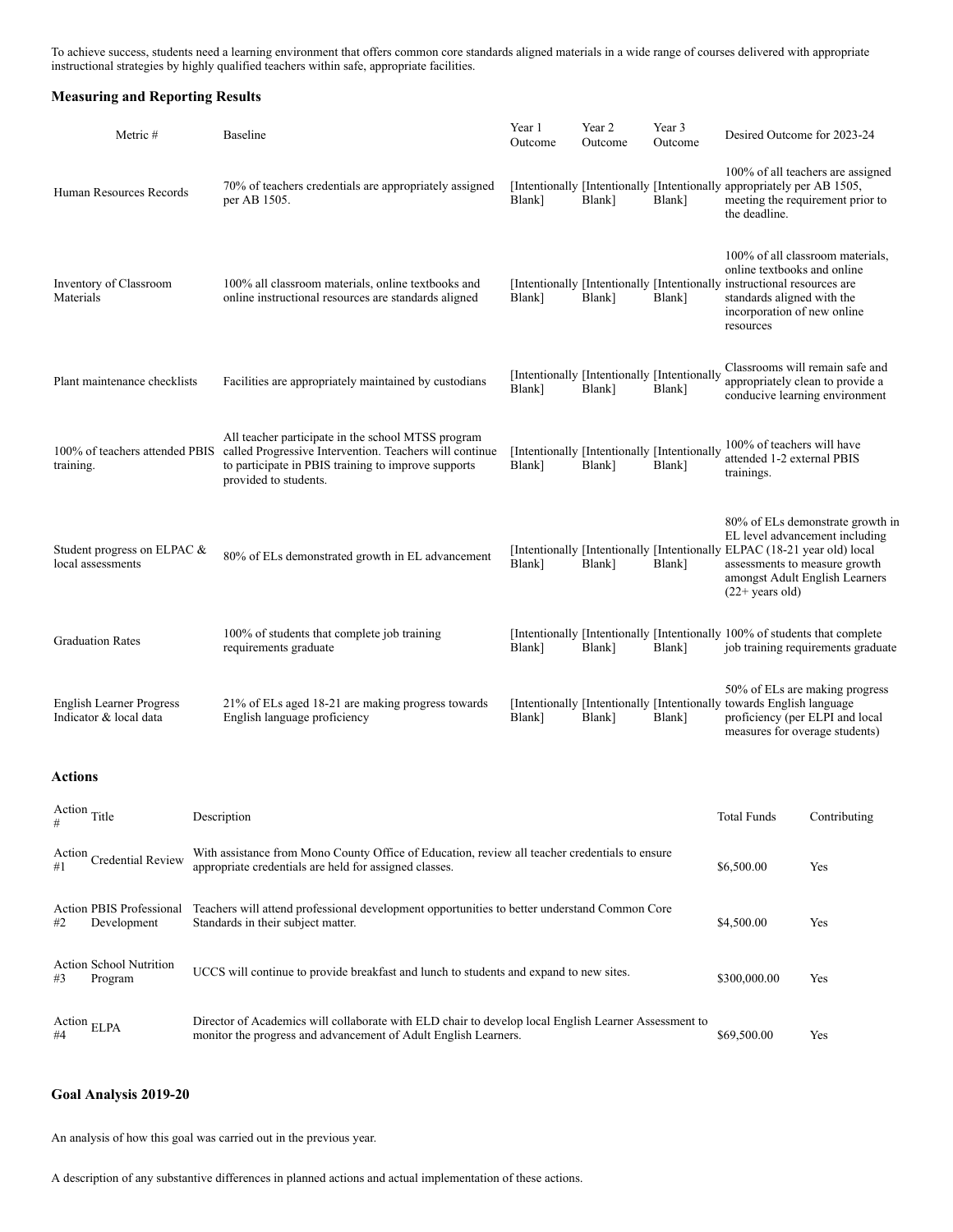#### [Intentionally Blank]

An explanation of material differences between Budgeted Expenditures and Estimated Actual Expenditures.

[Intentionally Blank]

An explanation of how effective the specific actions were in making progress toward the goal.

[Intentionally Blank]

A description of any changes made to the planned goal, metrics, desired outcomes, or actions for the coming year that resulted from reflections on prior practice.

[Intentionally Blank]

Goal # Description

Goal 2 UCCS will increase recruitment, retention and level of regular student attendance, as well as follow students to determine post-corps activities and levels of success.

An explanation of why the LEA has developed this goal.

To achieve success, students need to be attending school and job training to successfully complete our program.

### **Measuring and Reporting Results**

| Metric #                                  | Baseline                                                                                                                           | Year 1<br>Outcome | Year 2<br>Outcome                                      | Year 3<br>Outcome | Desired Outcome for 2023-24 |                                                                                  |
|-------------------------------------------|------------------------------------------------------------------------------------------------------------------------------------|-------------------|--------------------------------------------------------|-------------------|-----------------------------|----------------------------------------------------------------------------------|
| Student attendance records                | 2020-2021 Attendance Data                                                                                                          | Blank]            | [Intentionally [Intentionally [Intentionally<br>Blank] | Blank]            |                             | Attendance will increase 5% each year                                            |
| Alumni Survey and Post Corps<br>Follow Up | 75% of alumni are fully employed or enrolled in<br>college or trade school within 3 months of<br>graduation                        | Blank]            | [Intentionally [Intentionally [Intentionally<br>Blank] | Blank]            | by 2% each year             | Number of graduates fully employed<br>or attending college/trade will increase   |
| Individual Development Plans              | All students will meet with case managers to<br>develop an IDP with personal, academic and career<br>goals                         | Blank]            | Blank]                                                 | Blank]            | IDP goals upon graduation   | Intentionally Intentionally Intentionally 75% of students will meet 2/3 of their |
| Actions                                   |                                                                                                                                    |                   |                                                        |                   |                             |                                                                                  |
| Action Title                              | Description                                                                                                                        |                   |                                                        |                   | <b>Total Funds</b>          | Contributing                                                                     |
| <b>Action Attendance Follow</b>           | UCCS staff will follow up with students when they do not attend school as documented by phone<br>المتفار والمحاورة المتحوظ والمتحر |                   |                                                        |                   | 0750000                     | $\mathbf{V}$ .                                                                   |

| #1           | U <sub>p</sub>                        | calls, texts, emails, etc.                                                                                                              | \$75,000.00  | Yes |
|--------------|---------------------------------------|-----------------------------------------------------------------------------------------------------------------------------------------|--------------|-----|
| Action<br>#2 |                                       | Alumni Follow Up UCCS Staff will revise alumni one-year follow up tracking as a measure of the school's sucess                          | \$53,000.00  | Yes |
| #3           | Action Individual<br>Development Plan | UCCS will support students in various ways including the development and regular monitoring<br>of personal goals through students' IDPs | \$119,909.00 | Yes |

#### **Goal Analysis 2019-20**

An analysis of how this goal was carried out in the previous year.

A description of any substantive differences in planned actions and actual implementation of these actions.

[Intentionally Blank]

An explanation of material differences between Budgeted Expenditures and Estimated Actual Expenditures.

[Intentionally Blank]

An explanation of how effective the specific actions were in making progress toward the goal.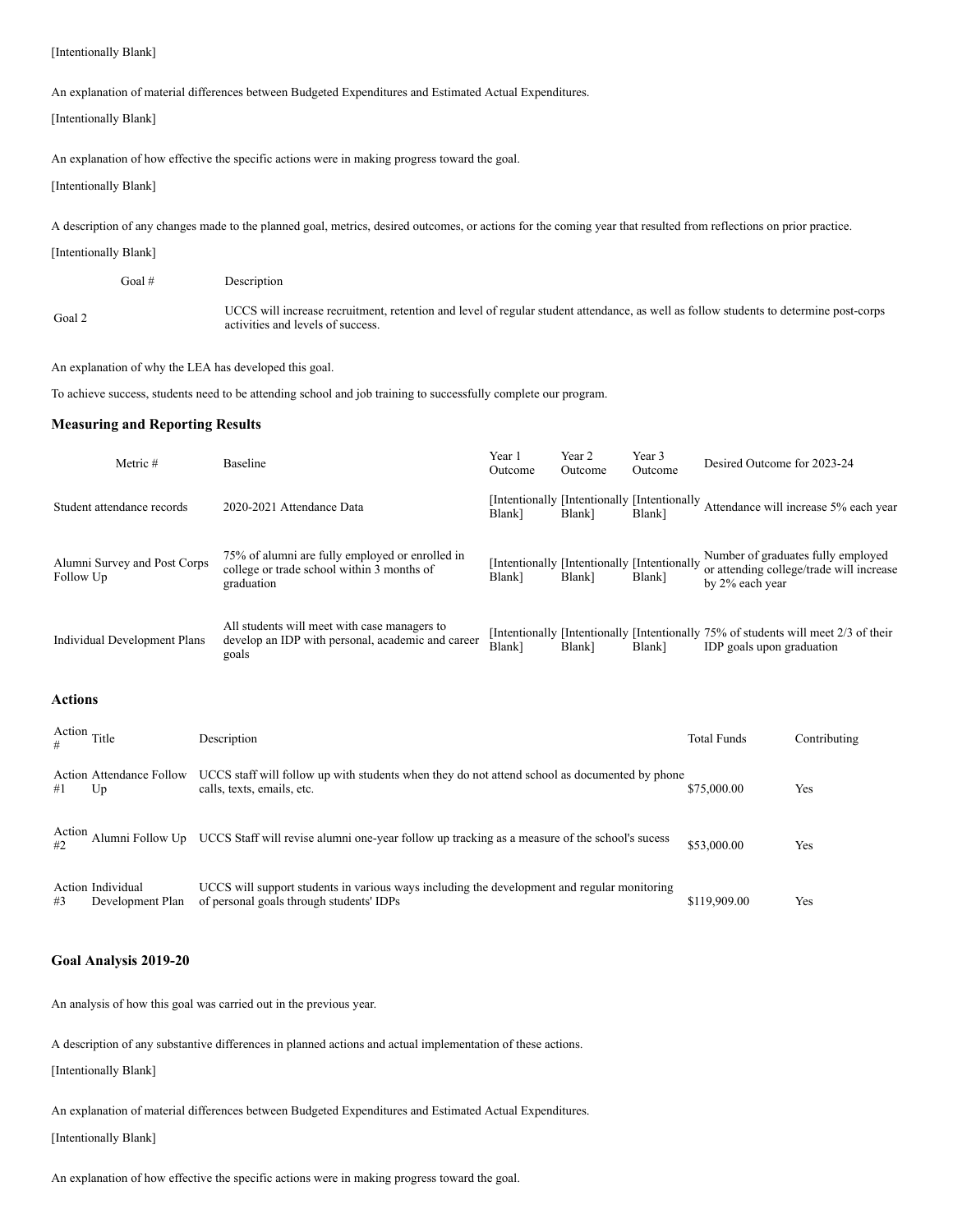A description of any changes made to the planned goal, metrics, desired outcomes, or actions for the coming year that resulted from reflections on prior practice.

[Intentionally Blank]

Goal # Description

Goal 3 UCCS will provide students a broad course of study and opportunities for instruction to keep them engaged and eligible to meet the graduation requirements of the school.

An explanation of why the LEA has developed this goal.

To achieve success, students must have access to a broad course of study, as well as incentives to attend school and meet all program requirements.

#### **Measuring and Reporting Results**

| Metric #        | <b>Baseline</b>                                         | Year 1<br>Outcome  | Year 2<br>Outcome | Year 3<br>Outcome | Desired Outcome for 2023-24                                                                                                                         |
|-----------------|---------------------------------------------------------|--------------------|-------------------|-------------------|-----------------------------------------------------------------------------------------------------------------------------------------------------|
| Course Schedule | this time                                               | Blank <sup>1</sup> | Blank]            | Blank]            | No CTE Pathways are in place at [Intentionally [Intentionally Intentionally UCCS will have one or more CTE Pathways available to<br>students        |
| Course Schedule | UCCS offers standard high<br>school requirement courses | Blank]             | Blank]            | Blank]            | [Intentionally [Intentionally [Intentionally UCCS will offer additional elective courses to students<br>including language and/or higher level math |

#### **Actions**

|                  | Action Title              | Description                                                                                                                                 | <b>Total Funds</b> | Contributing |
|------------------|---------------------------|---------------------------------------------------------------------------------------------------------------------------------------------|--------------------|--------------|
| Action CTE<br>#1 | Pathway                   | UCCS Staff will research CTE pathways that are in local growing industries and work to develop plans<br>for implementation.                 | \$53,000.00        | Yes          |
| #2               | Action Course<br>Schedule | UCCS Staff will add additional courses identified through student interest surveys and areas of growth<br>for College and Career Readiness. | \$55,000.00        | Yes          |

#### **Goal Analysis 2019-20**

An analysis of how this goal was carried out in the previous year.

A description of any substantive differences in planned actions and actual implementation of these actions.

[Intentionally Blank]

An explanation of material differences between Budgeted Expenditures and Estimated Actual Expenditures.

[Intentionally Blank]

An explanation of how effective the specific actions were in making progress toward the goal.

[Intentionally Blank]

A description of any changes made to the planned goal, metrics, desired outcomes, or actions for the coming year that resulted from reflections on prior practice. [Intentionally Blank]

### **Increased or Improved Services for Foster Youth, English Learners, and Low-Income Students 2021-22**

Percentage to Increase or Improve Services Increased Apportionment based on the Enrollment of Foster Youth, English Learners, and Low-Income students

21% \$486,409.00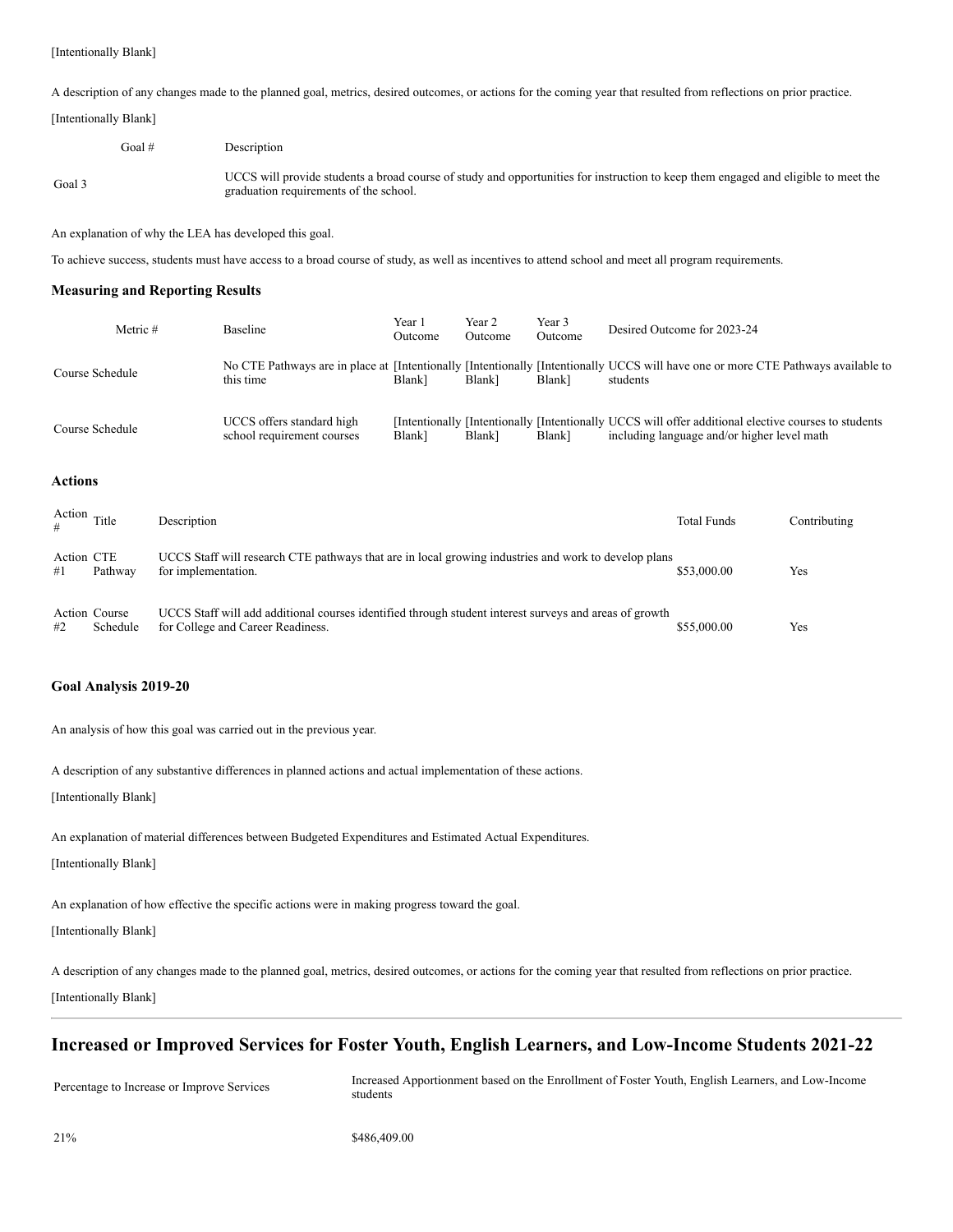#### The Budgeted Expenditures for Actions identified as Contributing may be found in the Increased or Improved Services Expenditures **Table.**

### **Required Descriptions**

For each action being provided to an entire school, or across the entire school district or county office of education (COE), an explanation of (1) how the needs of foster youth, English learners, and low-income students were considered first, and (2) how these actions are effective in meeting the goals for these students.

By adding monitoring the EL students' progress in English acquisition (English Learners and Adult ELs) the school is increasing services to EL students. Also by providing additional wrap around services to students who are most at risk, the school is again providing needed counseling and other services to the neediest students.

A description of how services for foster youth, English learners, and low-income students are being increased or improved by the percentage required.

All goals outlined here have a specific focus to improve the supportive learning environment for all students, but specifically English Learners and low income students. Increased services for English Leaners include focusing on the advancement of ELs through monitoring and improvement of ELPI and local data each year. Low-income students, which represent nearly all students enrolled will experience improved services including continued and expanded lunch programs, additional courses and career preparation, and in-depth goal setting and career placement through the development of Individual Development Plans.

#### **Total Expenditures Table**

| Goal $#$ | Action<br># | <b>Action Title</b>             | Student Group(s) |              | LCFF Funds Other State Funds Local Funds Federal Funds |        |             | <b>Total Funds</b> |
|----------|-------------|---------------------------------|------------------|--------------|--------------------------------------------------------|--------|-------------|--------------------|
|          |             | Credential Review               | All students     | \$6,500.00   | \$0.00                                                 | \$0.00 | \$0.00      | \$6,500.00         |
|          | 2           | PBIS Professional Development   | All Students     | \$4,500.00   | \$0.00                                                 | \$0.00 | \$0.00      | \$4,500.00         |
|          | 3           | CTE Pathway                     |                  | \$0.00       | \$0.00                                                 | \$0.00 | \$0.00      | \$0.00             |
|          | 4           | <b>School Nutrition Program</b> |                  | \$0.00       | \$0.00                                                 | \$0.00 | \$0.00      | \$0.00             |
|          | 5           | <b>School Nutrition Program</b> |                  | \$50,000.00  | \$200,000.00                                           | \$0.00 | \$50,000.00 | \$300,000.00       |
|          | 6           | EL PA                           |                  | \$69,500.00  | \$0.00                                                 | \$0.00 | \$0.00      | \$69,500.00        |
| 2        |             | Attendance Follow Up            |                  | \$75,000.00  | \$0.00                                                 | \$0.00 | \$0.00      | \$75,000.00        |
| 2        | 2           | Alumni Follow Up                |                  | \$53,000.00  | \$0.00                                                 | \$0.00 | \$0.00      | \$53,000.00        |
| 2        | 3           | Individual Development Plan     | All students     | \$119,909.00 | \$0.00                                                 | \$0.00 | \$0.00      | \$119,909.00       |
| 3        |             | CTE Pathway                     |                  | \$53,000.00  | \$0.00                                                 | \$0.00 | \$0.00      | \$53,000.00        |
| 3        | っ           | Course Schedule                 |                  | \$55,000.00  | \$0.00                                                 | \$0.00 | \$0.00      | \$55,000.00        |

LCFF Funds Other State Funds Local Funds Federal Funds Total Funds \$486,409.00 \$200,000.00 \$0.00 \$50,000.00 \$736,409.00

Total Personnel Total Non-Personnel \$5,465,999.00 \$2,634,500.00

#### **Contributing Expenditures Tables**

| Goal $#$ | Action<br># | <b>Action Title</b>             | Scope    | Unduplicated Student Group(s) | Location    | LCFF Funds   | <b>Total Funds</b> |
|----------|-------------|---------------------------------|----------|-------------------------------|-------------|--------------|--------------------|
|          |             | Credential Review               | LEA-wide | All Students                  | <b>UCCS</b> | \$6,500.00   | \$6,500.00         |
|          | 2           | PBIS Professional Development   | LEA-wide | All students                  | <b>UCCS</b> | \$4,500.00   | \$4,500.00         |
|          |             | <b>School Nutrition Program</b> | LEA-wide | All students                  | <b>UCCS</b> | \$50,000.00  | \$300,000.00       |
|          | 4           | <b>ELPA</b>                     | LEA-wide | All students                  | <b>UCCS</b> | \$69,500.00  | \$69,500.00        |
| 2        |             | Attendance Follow Up            | LEA-wide | All students                  | <b>UCCS</b> | \$75,000.00  | \$75,000.00        |
| 2        | 2           | Alumni Follow Up                | LEA-wide | All students                  | <b>UCCS</b> | \$53,000.00  | \$53,000.00        |
| 2        |             | Individual Development Plan     | LEA-wide | All students                  | <b>UCCS</b> | \$119,909.00 | \$119,909.00       |
| 3        |             | CTE Pathway                     | LEA-wide | All Students                  | <b>UCCS</b> | \$53,000.00  | \$53,000.00        |
| 3        |             | Course Schedule                 | LEA-wide | All Students                  | <b>UCCS</b> | \$55,000.00  | \$55,000.00        |

|                              | Totals by Type Total LCFF Funds Total Funds |              |
|------------------------------|---------------------------------------------|--------------|
| Total:                       |                                             |              |
| LEA-wide Total: \$486,409.00 |                                             | \$736,409.00 |
| Limited Total:               | \$0.00                                      | \$0.00       |
| Schoolwide Total: \$0.00     |                                             | \$0.00       |

#### **Annual Update Table Year 1**

| Last Year's Goal | Last Year's     | Prior Action/Service                        | Contributed to Increased or Improved | Last Year's Total Planned | <b>Total Estimated Actual</b> |
|------------------|-----------------|---------------------------------------------|--------------------------------------|---------------------------|-------------------------------|
|                  | Action #        | Title                                       | Services?                            | Expenditures              | Expenditures                  |
| [Intentionally]  | [Intentionally] | [Intentionally Blank] [Intentionally Blank] |                                      | [Intentionally Blank]     | [Intentionally Blank]         |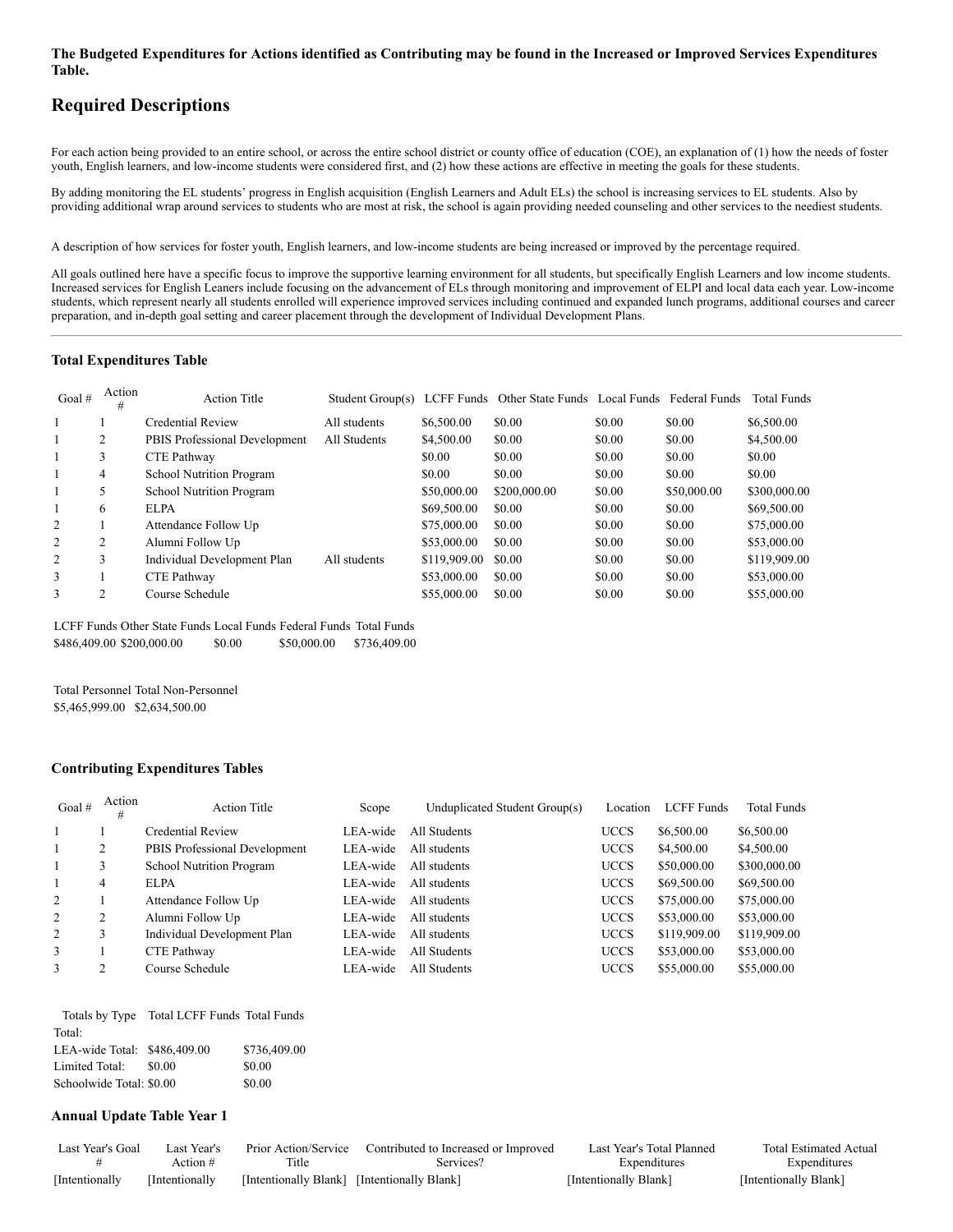Totals Planned Expenditure Table Estimated Actual Total Totals [Intentionally Blank] [Intentionally Blank]

Instructions Plan Summary Stakeholder Engagement

Goals and Actions

Increased or Improved Services

*For additional questions or technical assistance related to the completion of the LCAP template, please contact the local COE, or the California Department of Education's (CDE's) Local Agency Systems Support Office by phone at 916-319-0809 or by email at lcff@cde.ca.gov.*

### **Introduction and Instructions**

The Local Control Funding Formula (LCFF) requires LEAs to engage their local stakeholders in an annual planning process to evaluate their progress within eight state priority areas encompassing all statutory metrics (COEs have ten state priorities). LEAs document the results of this planning process in the Local Control and Accountability Plan (LCAP) using the template adopted by the State Board of Education.

The LCAP development process serves three distinct, but related functions:

• Comprehensive Strategic Planning: The process of developing and annually updating the LCAP supports comprehensive strategic planning (California Education Code [EC] 52064(e)(1)). Strategic planning that is comprehensive connects budgetary decisions to teaching and learning performance data. Local educational agencies (LEAs) should continually evaluate the hard choices they make about the use of limited resources to meet student and community needs to ensure opportunities and outcomes are improved for all students.

• Meaningful Stakeholder Engagement: The LCAP development process should result in an LCAP that reflects decisions made through meaningful stakeholder engagement (EC 52064(e)(1)). Local stakeholders possess valuable perspectives and insights about an LEA's programs and services. Effective strategic planning will incorporate these perspectives and insights in order to identify potential goals and actions to be included in the LCAP.

• Accountability and Compliance: The LCAP serves an important accountability function because aspects of the LCAP template require LEAs to show that they have complied with various requirements specified in the LCFF statutes and regulations, most notably:

• Demonstrating that LEAs are increasing or improving services for foster youth, English learners, and low-income students in proportion to the amount of additional funding those students generate under LCFF (EC 52064(b)(4-6)).

Establishing goals, supported by actions and related expenditures, that address the statutory priority areas and statutory metrics (EC 52064(b)(1) & (2)). • Annually reviewing and updating the LCAP to reflect progress toward the goals (EC 52064(b)(7)).

The LCAP template, like each LEA's final adopted LCAP, is a document, not a process. LEAs must use the template to memorialize the outcome of their LCAP development process, which should: (a) reflect comprehensive strategic planning (b) through meaningful engagement with stakeholders that (c) meets legal requirements, as reflected in the final adopted LCAP. The sections included within the LCAP template do not and cannot reflect the full development process, just as the LCAP template itself is not intended as a stakeholder engagement tool.

The revised LCAP template for the 2020–21, 2021–22, and 2022–23 school years reflects statutory changes made through Assembly Bill 1840 (Committee on Budget), Chapter 243, Statutes of 2018. These statutory changes enhance transparency regarding expenditures on actions included in the LCAP, including actions that contribute to meeting the requirement to increase or improve services for foster youth, English learners, and low-income students, and to streamline the information presented within the LCAP to make adopted LCAPs more accessible for stakeholders and the public.

At its most basic, the adopted LCAP should attempt to distill not just what the LEA is doing, but also allow stakeholders to understand why, and whether those strategies are leading to improved opportunities and outcomes for students. LEAs are strongly encouraged to use language and a level of detail in their adopted LCAPs intended to be meaningful and accessible for the LEA's perse stakeholders and the broader public.

In developing and finalizing the LCAP for adoption, LEAs are encouraged to keep the following overarching frame at the forefront of the strategic planning and stakeholder engagement functions:

Given present performance across the state priorities and on indicators in the California School Dashboard, how is the LEA using its budgetary resources to respond to student and community needs, and address any performance gaps, including by meeting its obligation to increase or improve services for foster youth, English learners, and low-income students?

LEAs are encouraged to focus on a set of metrics or a set of actions that the LEA believes, based on input gathered from stakeholders, research, and experience, will have the biggest impact on behalf of its students.

These instructions address the requirements for each section of the LCAP, but may include information about effective practices when developing the LCAP and completing the LCAP itself. Additionally, information is included at the beginning of each section emphasizing the purpose that each section serves. Plan Summary

#### **Purpose**

A well-developed Plan Summary section provides a meaningful context for the LCAP. This section provides information about an LEA's community as well as relevant information about student needs and performance. In order to provide a meaningful context for the rest of the LCAP, the content of this section should be clearly and meaningfully related to the content included in the subsequent sections of the LCAP.

#### **Requirements and Instructions**

General Information - Briefly describe the students and community. For example, information about an LEA in terms of geography, enrollment, or employment, the number and size of specific schools, recent community challenges, and other such information as an LEA wishes to include can enable a reader to more fully understand an LEA's LCAP.

Reflections: Successes - Based on a review of performance on the state indicators and local performance indicators included in the Dashboard, progress toward LCAP goals, local self-assessment tools, stakeholder input, and any other information, what progress is the LEA most proud of and how does the LEA plan to maintain or build upon that success? This may include identifying specific examples of how past increases or improvements in services for foster youth, English learners, and low-income students have led to improved performance for these students.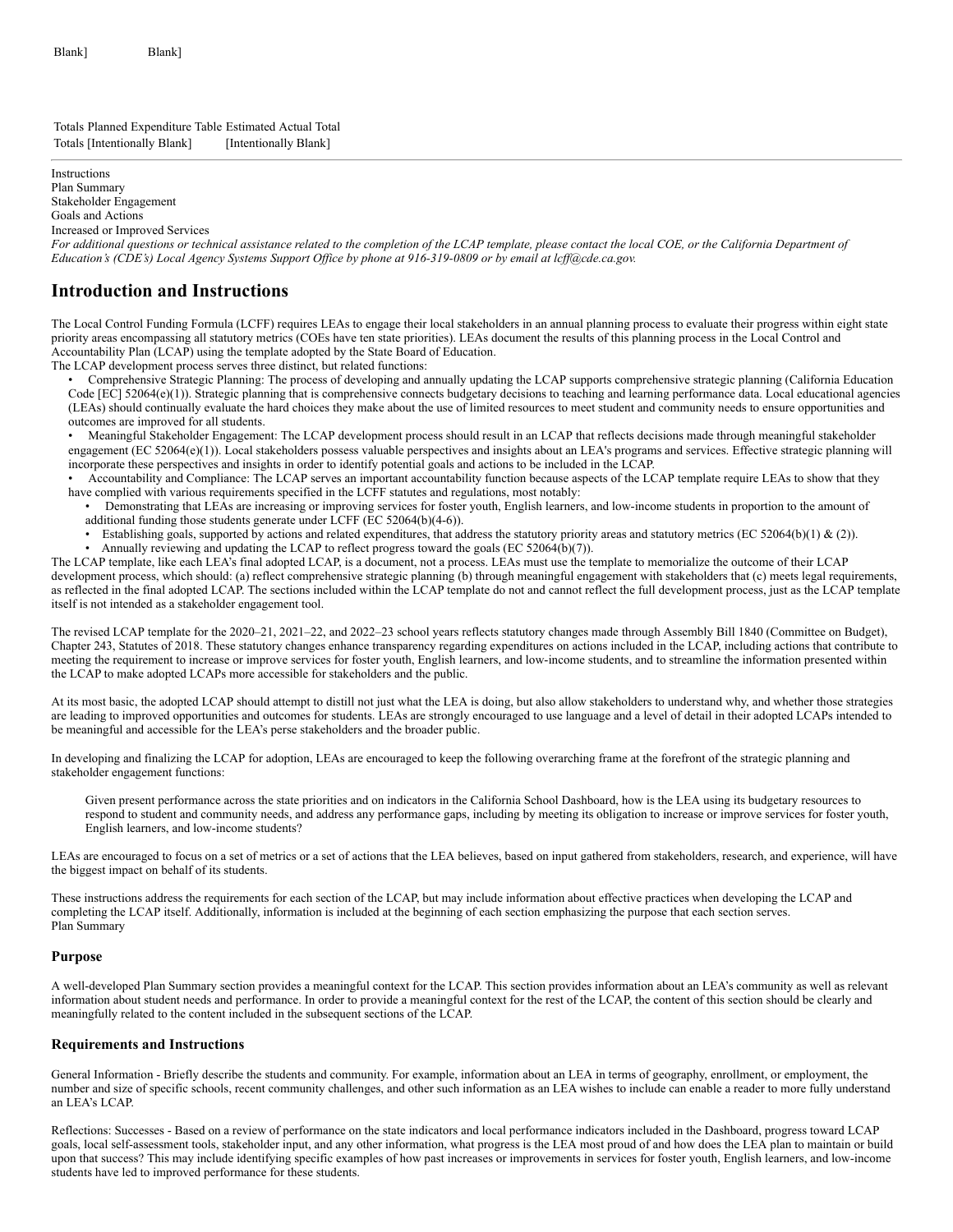Reflections: Identified Need - Referring to the Dashboard, identify: (a) any state indicator for which overall performance was in the "Red" or "Orange" performance category or any local indicator where the LEA received a "Not Met" or "Not Met for Two or More Years" rating AND (b) any state indicator for which performance for any student group was two or more performance levels below the "all student" performance. What steps is the LEA planning to take to address these areas of low performance and performance gaps? Other needs may be identified using locally collected data including data collected to inform the self-reflection tools and reporting local indicators on the Dashboard.

LCAP Highlights - Identify and briefly summarize the key features of this year's LCAP.

Comprehensive Support and Improvement - An LEA with a school or schools identified for comprehensive support and improvement (CSI) under the Every Student Succeeds Act must respond to the following prompts:

- Schools Identified: Identify the schools within the LEA that have been identified for CSI.
- Support for Identified Schools: Describe how the LEA has or will support the identified schools in developing CSI plans that included a school-level needs
- assessment, evidence-based interventions, and the identification of any resource inequities to be addressed through the implementation of the CSI plan.
- Monitoring and Evaluating Effectiveness:Describe how the LEA will monitor and evaluate the implementation and effectiveness of the CSI plan to support student and school improvement.

Stakeholder Engagement

#### **Purpose**

Significant and purposeful engagement of parents, students, educators, and other stakeholders, including those representing the student groups identified by LCFF, is critical to the development of the LCAP and the budget process. Consistent with statute, such stakeholder engagement should support comprehensive strategic planning, accountability, and improvement across the state priorities and locally identified priorities (EC 52064(e)(1)). Stakeholder engagement is an ongoing, annual process.

This section is designed to reflect how stakeholder engagement influenced the decisions reflected in the adopted LCAP. The goal is to allow stakeholders that participated in the LCAP development process and the broader public understand how the LEA engaged stakeholders and the impact of that engagement. LEAs are encouraged to keep this goal in the forefront when completing this section.

Statute and regulations specify the stakeholder groups that school districts and COEs must consult when developing the LCAP: teachers, principals, administrators, other school personnel, local bargaining units of the LEA, parents, and students. Before adopting the LCAP, school districts and COEs must share it with the Parent Advisory Committee and, if applicable, to its English Learner Parent Advisory Committee. The superintendent is required by statute to respond in writing to the comments received from these committees. School districts and COEs must also consult with the special education local plan area administrator(s) when developing the LCAP. Statute requires charter schools to consult with teachers, principals, administrators, other school personnel, parents, and students in developing the LCAP. The LCAP should also be shared with, and LEAs should request input from, schoolsite-level advisory groups, as applicable (e.g., schoolsite councils, English Learner Advisory Councils, student advisory groups, etc.), to facilitate alignment between schoolsite and district-level goals and actions.

Information and resources that support effective stakeholder engagement, define student consultation, and provide the requirements for advisory group composition, can be found under Resources on the following web page of the CDE's website: https://www.cde.ca.gov/re/lc/.

#### **Requirements and Instructions**

Below is an excerpt from the 2018–19 *Guide for Annual Audits of K–12 Local Education Agencies and State Compliance Reporting*, which is provided to highlight the legal requirements for stakeholder engagement in the LCAP development process:

Local Control and Accountability Plan:

For county offices of education and school districts only, verify the LEA:

a) Presented the local control and accountability plan to the parent advisory committee in accordance with Education Code section 52062(a)(1) or  $52068(a)(1)$ , as appropriate.

• b) If applicable, presented the local control and accountability plan to the English learner parent advisory committee, in accordance with Education Code section  $52062(a)(2)$  or  $52068(a)(2)$ , as appropriate.

• c) Notified members of the public of the opportunity to submit comments regarding specific actions and expenditures proposed to be included in the local control and accountability plan in accordance with Education Code section  $52062(a)(3)$  or  $52068(a)(3)$ , as appropriate.

• d) Held at least one public hearing in accordance with Education Code section 52062(b)(1) or 52068(b)(1), as appropriate.

• e) Adopted the local control and accountability plan in a public meeting in accordance with Education Code section 52062(b)(2) or 52068(b)(2), as appropriate.

Prompt 1: "A summary of the stakeholder process and how the stakeholder engagement was considered before finalizing the LCAP."

Describe the stakeholder engagement process used by the LEA to involve stakeholders in the development of the LCAP, including, at a minimum, describing how the LEA met its obligation to consult with all statutorily required stakeholder groups as applicable to the type of LEA. A sufficient response to this prompt must include general information about the timeline of the process and meetings or other engagement strategies with stakeholders. A response may also include information about an LEA's philosophical approach to stakeholder engagement.

Prompt 2: "A summary of the feedback provided by specific stakeholder groups."

Describe and summarize the stakeholder feedback provided by specific stakeholders. A sufficient response to this prompt will indicate ideas, trends, or inputs that emerged from an analysis of the feedback received from stakeholders.

Prompt 3: "A description of the aspects of the LCAP that were influenced by specific stakeholder input."

A sufficient response to this prompt will provide stakeholders and the public clear, specific information about how the stakeholder engagement process influenced the development of the LCAP. The response must describe aspects of the LCAP that were influenced by or developed in response to the stakeholder feedback described in response to Prompt 2. This may include a description of how the LEA prioritized stakeholder requests within the context of the budgetary resources available or otherwise prioritized areas of focus within the LCAP. For the purposes of this prompt, "aspects" of an LCAP that may have been influenced by stakeholder input can include, but are not necessarily limited to:

- Inclusion of a goal or decision to pursue a Focus Goal (as described below)
- Inclusion of metrics other than the statutorily required metrics
- Determination of the desired outcome on one or more metrics
- Inclusion of performance by one or more student groups in the Measuring and Reporting Results subsection
- Inclusion of  $\arctan(s)$  or a group of actions
- Elimination of  $action(s)$  or group of actions
- Changes to the level of proposed expenditures for one or more actions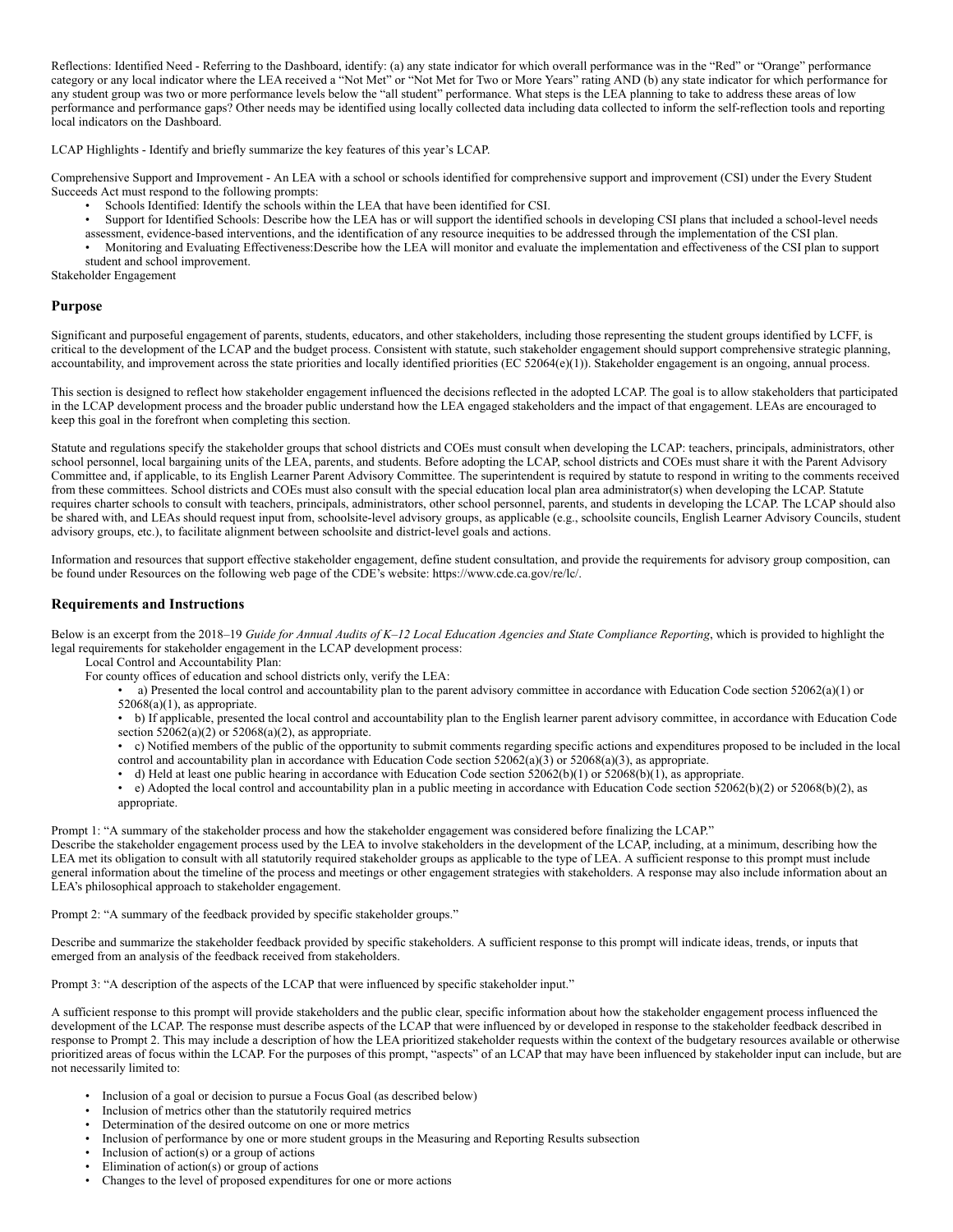- Inclusion of action(s) as contributing to increased or improved services for unduplicated services
- Determination of effectiveness of the specific actions to achieve the goal
- Determination of material differences in expenditures
- Determination of changes made to a goal for the ensuing LCAP year based on the annual update process
- Determination of challenges or successes in the implementation of actions

Goals and Actions

#### **Purpose**

Well-developed goals will clearly communicate to stakeholders what the LEA plans to accomplish, what the LEA plans to do in order to accomplish the goal, and how the LEA will know when it has accomplished the goal. A goal statement, associated metrics and expected outcomes, and the actions included in the goal should be in alignment. The explanation for why the LEA included a goal is an opportunity for LEAs to clearly communicate to stakeholders and the public why, among the various strengths and areas for improvement highlighted by performance data and strategies and actions that could be pursued, the LEA decided to pursue this goal, and the related metrics, expected outcomes, actions, and expenditures.

A well-developed goal can be focused on the performance relative to a metric or metrics for all students, a specific student group(s), narrowing performance gaps, or implementing programs or strategies expected to impact outcomes. LEAs should assess the performance of their student groups when developing goals and the related actions to achieve such goals.

#### **Requirements and Instructions**

LEAs should prioritize the goals, specific actions, and related expenditures included within the LCAP within one or more state priorities. LEAs should consider performance on the state and local indicators, including their locally collected and reported data for the local indicators that are included in the Dashboard in determining whether and how to prioritize its goals within the LCAP.

In order to support prioritization of goals, the LCAP template provides LEAs with the option of developing three different kinds of goals:

- Focus Goal: A Focus Goal is relatively more concentrated in scope and may focus on a fewer number of metrics to measure improvement. A Focus Goal statement will be time bound and make clear how the goal is to be measured.
- Broad Goal: A Broad Goal is relatively less concentrated in its scope and may focus on improving performance across a wide range of metrics.
- Maintenance of Progress Goal: A Maintenance of Progress Goal includes actions that may be ongoing without significant changes and allows an LEA to track performance on any metrics not addressed in the other goals of the LCAP.

At a minimum, the LCAP must address all LCFF priorities and associated metrics.

#### Focus Goal(s)

Goal Description: The description provided for a Focus Goal must be specific, measurable, and time bound. An LEA develops a Focus Goal to address areas of need that may require or benefit from a more specific and data intensive approach. The Focus Goal can explicitly reference the metric(s) by which achievement of the goal will be measured and the time frame according to which the LEA expects to achieve the goal.

Explanation of why the LEA has developed this goal: Explain why the LEA has chosen to prioritize this goal. An explanation must be based on Dashboard data or other locally collected data. LEAs must describe how the LEA identified this goal for focused attention, including relevant consultation with stakeholders. LEAs are encouraged to promote transparency and understanding around the decision to pursue a focus goal.

#### Broad Goal

Goal Description: Describe what the LEA plans to achieve through the actions included in the goal. The description of a broad goal will be clearly aligned with the expected measurable outcomes included for the goal. The goal description organizes the actions and expected outcomes in a cohesive and consistent manner. A goal description is specific enough to be measurable in either quantitative or qualitative terms. A broad goal is not as specific as a focus goal. While it is specific enough to be measurable, there are many different metrics for measuring progress toward the goal.

Explanation of why the LEA has developed this goal: Explain why the LEA developed this goal and how the actions and metrics grouped together will help achieve the goal.

#### Maintenance of Progress Goal

Goal Description: Describe how the LEA intends to maintain the progress made in the LCFF State Priorities not addressed by the other goals in the LCAP. Use this type of goal to address the state priorities and applicable metrics not addressed within the other goals in the LCAP. The state priorities and metrics to be addressed in this section are those for which the LEA, in consultation with stakeholders, has determined to maintain actions and monitor progress while focusing implementation efforts on the actions covered by other goals in the LCAP.

Explanation of why the LEA has developed this goal: Explain how the actions will sustain the progress exemplified by the related metrics.

Measuring and Reporting Results:

For each LCAP year, identify the metric(s) that the LEA will use to track progress toward the expected outcomes. LEAs are encouraged to identify metrics for specific student groups, as appropriate, including expected outcomes that would reflect narrowing of any existing performance gaps.

Include in the baseline column the most recent data associated with this metric available at the time of adoption of the LCAP for the first year of the three-year plan. LEAs may use data as reported on the 2019 Dashboard for the baseline of a metric only if that data represents the most recent available (e.g. high school graduation rate). Using the most recent data available may involve reviewing data the LEA is preparing for submission to the California Longitudinal Pupil Achievement Data System (CALPADS) or data that the LEA has recently submitted to CALPADS. Because final 2019–20 outcomes on some metrics may not be computable at the time the 2020– 23 LCAP is adopted (e.g. graduation rate, suspension rate), the most recent data available may include a point in time calculation taken each year on the same date for comparability purposes.

The baseline data shall remain unchanged throughout the three-year LCAP.

Complete the table as follows:

- Metric: Indicate how progress is being measured using a metric.
- Baseline: Enter the baseline when completing the LCAP for 2020–21. As described above, the baseline is the most recent data associated with a metric. Indicate the school year to which the data applies, consistent with the instructions above.
- Year 1 Outcome: When completing the LCAP for 2021–22, enter the most recent data available. Indicate the school year to which the data applies, consistent with the instructions above.
- Year 2 Outcome: When completing the LCAP for 2022–23, enter the most recent data available. Indicate the school year to which the data applies, consistent with the instructions above.

• Year 3 Outcome: When completing the LCAP for 2023–24, enter the most recent data available. Indicate the school year to which the data applies, consistent with the instructions above. The 2023–24 LCAP will be the first year in the next three-year cycle. Completing this column will be part of the Annual Update for that year.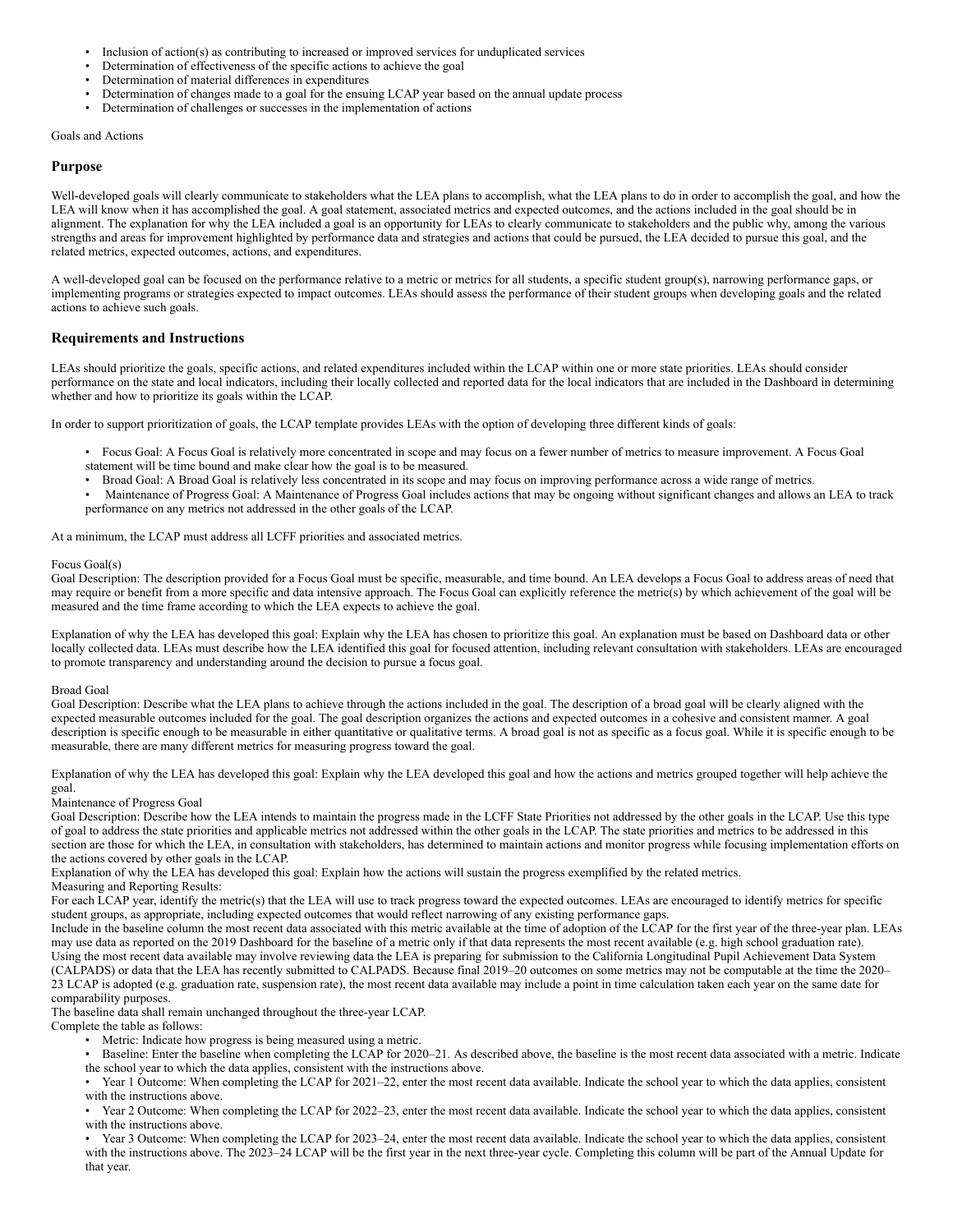• Desired Outcome for 2023-24: When completing the first year of the LCAP, enter the desired outcome for the relevant metric the LEA expects to achieve by the end of the 2022–23 LCAP year.

Timeline for completing the "Measuring and Reporting Results" part of the Goal.

| Metric                                   | <b>Baseline</b>                          | Year 1 Outcome                      | Year 2 Outcome                      | Year 3 Outcome                                                                                                                        | Desired Outcome for<br>Year 3 (2023-24)  |
|------------------------------------------|------------------------------------------|-------------------------------------|-------------------------------------|---------------------------------------------------------------------------------------------------------------------------------------|------------------------------------------|
| Enter information in<br>this box when    | Enter information in<br>this box when    | Enter information in this box       | Enter information in this box       | Enter information in this box<br>when completing the LCAP for when completing the LCAP for when completing the LCAP for this box when | Enter information in                     |
| completing the LCAP<br>for $2020 - 21$ . | completing the LCAP<br>for $2020 - 21$ . | 2021–22. Leave blank until<br>then. | 2022–23. Leave blank until<br>then. | 2023–24. Leave blank until<br>then.                                                                                                   | completing the LCAP<br>for $2020 - 21$ . |

The metrics may be quantitative or qualitative; but at minimum, an LEA's LCAP must include goals that are measured using all of the applicable metrics for the related state priorities, in each LCAP year as applicable to the type of LEA. To the extent a state priority does not specify one or more metrics (e.g., implementation of state academic content and performance standards), the LEA must identify a metric to use within the LCAP. For these state priorities, LEAs are encouraged to use metrics based on or reported through the relevant self-reflection tool for local indicators within the Dashboard.

Actions: Enter the action number. Provide a short title for the action. This title will also appear in the expenditure tables. Provide a description of the action. Enter the total amount of expenditures associated with this action. Budgeted expenditures from specific fund sources will be provided in the summary expenditure tables. Indicate whether the action contributes to meeting the increase or improved services requirement as described in the Increased or Improved Services section using a "Y" for Yes or an "N" for No. (Note: for each such action offered on an LEA-wide or schoolwide basis, the LEA will need to provide additional information in the Increased or Improved Summary Section to address the requirements in California Code of Regulations , Title 5 [5 CCR] Section 15496(b) in the Increased or Improved Services Section of the LCAP).

Actions for English Learners: School districts, COEs, and charter schools that have a numerically significant English learner student subgroup must include specific actions in the LCAP related to, at a minimum, the language acquisition programs, as defined in EC Section 306, provided to students and professional development activities specific to English learners.

Actions for Foster Youth: School districts, COEs, and charter schools that have a numerically significant Foster Youth student subgroup are encouraged to include specific actions in the LCAP designed to meet needs specific to Foster Youth students. Goal Analysis:

## Enter the LCAP Year

Using actual annual measurable outcome data, including data from the Dashboard, analyze whether the planned actions were effective in achieving the goal. Respond to the prompts as instructed.

• Describe the overall implementation of the actions to achieve the articulated goal. Include a discussion of relevant challenges and successes experienced with the implementation process. This must include any instance where the LEA did not implement a planned action or implemented a planned action in a manner that differs substantively from how it was described in the adopted LCAP.

• Explain material differences between Budgeted Expenditures and Estimated Actual Expenditures. Minor variances in expenditures do not need to be addressed, and a dollar-for-dollar accounting is not required.

• Describe the effectiveness of the specific actions to achieve the articulated goal as measured by the LEA. In some cases, not all actions in a goal will be intended to improve performance on all of the metrics associated with the goal. When responding to this prompt, LEAs may assess the effectiveness of a single action or group of actions within the goal in the context of performance on a single metric or group of specific metrics within the goal that are applicable to the action(s). Grouping actions with metrics will allow for more robust analysis of whether the strategy the LEA is using to impact a specified set of metrics is working and increase transparency for stakeholders. LEAs are encouraged to use such an approach when goals include multiple actions and metrics that are not closely associated.

• Describe any changes made to this goal, expected outcomes, metrics, or actions to achieve this goal as a result of this analysis and analysis of the data provided in the Dashboard or other local data, as applicable.

Increased or Improved Services for Foster Youth, English Learners, and Low-Income Students

#### **Purpose**

A well-written Increased or Improved Services section provides stakeholders with a comprehensive description, within a single dedicated section, of how an LEA plans to increase or improved services for its unduplicated students as compared to all students and how LEA-wide or schoolwide actions identified for this purpose meet regulatory requirements. Descriptions provided should include sufficient detail yet be sufficiently succinct to promote a broader understanding of stakeholders to facilitate their ability to provide input. An LEA's description in this section must align with the actions included in the Goals and Actions section as contributing.

#### **Requirements and Instructions**

This section must be completed for each LCAP year.

When developing the LCAP in year 2 or year 3, copy the "Increased or Improved Services" section and enter the appropriate LCAP year. Using the copy of the section, complete the section as required for the relevant LCAP year. Retain all prior year sections for each of the three years within the LCAP.

Percentage to Increase or Improve Services: Identify the percentage by which services for unduplicated pupils must be increased or improved as compared to the services provided to all students in the LCAP year as calculated pursuant to 5 CCR Section 15496(a)(7).

Increased Apportionment based on the enrollment of Foster Youth, English Learners, and Low-Income Students: Specify the estimate of the amount of funds apportioned on the basis of the number and concentration of unduplicated pupils for the LCAP year.

Required Descriptions:

For each action being provided to an entire school, or across the entire school district or county office of education (COE), an explanation of (1) how the needs of foster youth, English learners, and low-income students were considered first, and (2) how these actions are effective in meeting the goals for these students.

For each action included in the Goals and Actions section as contributing to the increased or improved services requirement for unduplicated pupils and provided on an LEA-wide or schoolwide basis, the LEA must include an explanation consistent with 5 CCR Section 15496(b). For any such actions continued into the 2020–23 LCAP from the 2017–20 LCAP, the LEA must determine whether or not the action was effective as expected, and this determination must reflect evidence of outcome data or actual implementation to date.

Principally Directed and Effective: An LEA demonstrates how an action is principally directed towards and effective in meeting the LEA's goals for unduplicated students when the LEA explains how:

- It considers the needs, conditions, or circumstances of its unduplicated pupils;<br>• The action or aspect(s) of the action (including for example, its design, content
- The action, or aspect(s) of the action (including, for example, its design, content, methods, or location), is based on these considerations; and
- The action is intended to help achieve an expected measurable outcome of the associated goal.

As such, the response provided in this section may rely on a needs assessment of unduplicated students.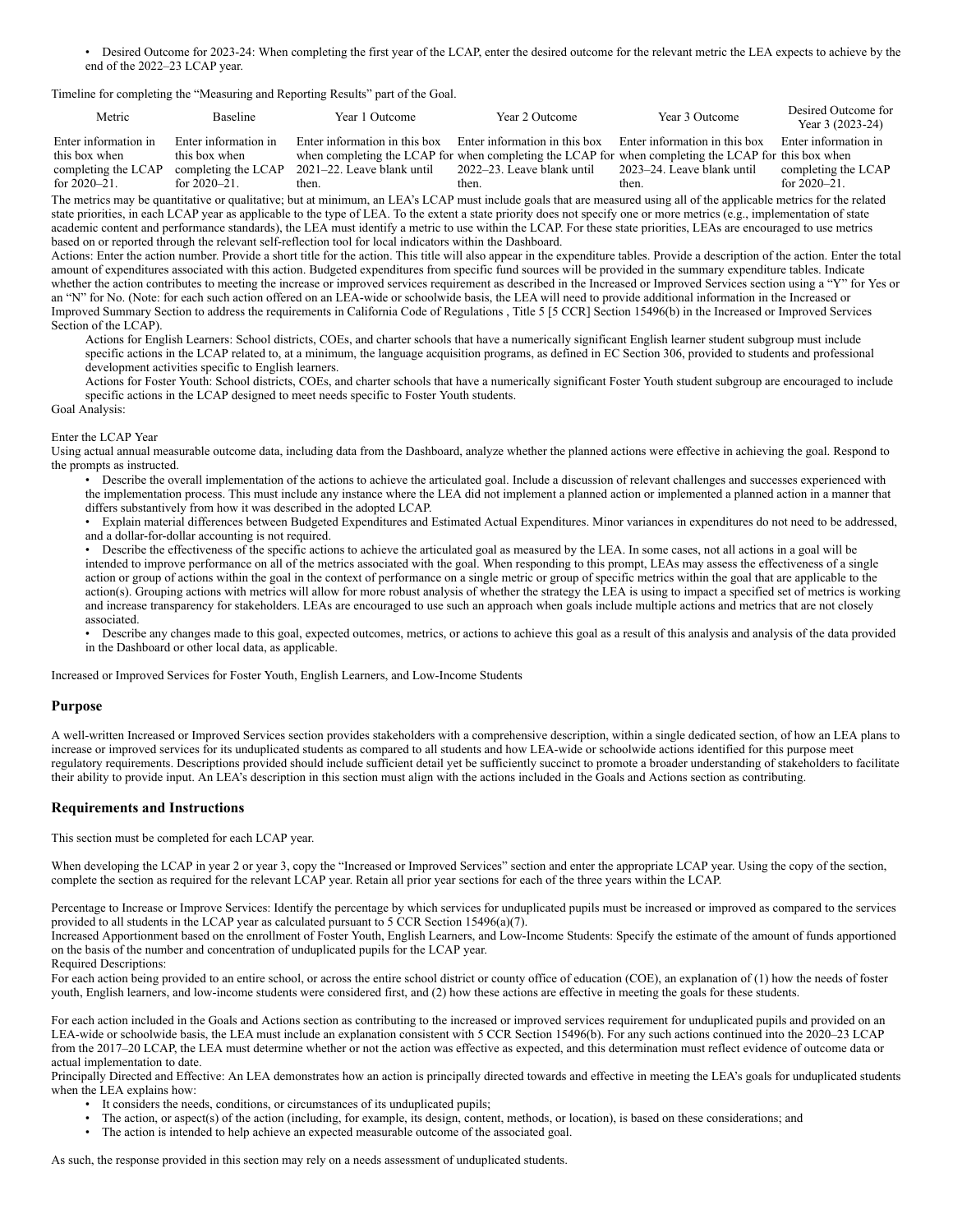Conclusory statements that a service will help achieve an expected outcome for the goal, without an explicit connection or further explanation as to how, are not sufficient. Further, simply stating that an LEA has a high enrollment percentage of a specific student group or groups does not meet the increase or improve services standard because enrolling students is not the same as serving students.

For example, if an LEA determines that low-income students have a significantly lower attendance rate than the attendance rate for all students, it might justify LEA-wide or schoolwide actions to address this area of need in the following way:

After assessing the needs, conditions, and circumstances of our low-income students, we learned that the attendance rate of our low-income students is 7% lower than the attendance rate for all students. (Needs, Conditions, Circumstances [Principally Directed])

In order to address this condition of our low-income students, we will develop and implement a new attendance program that is designed to address some of the major causes of absenteeism, including lack of reliable transportation and food, as well as a school climate that does not emphasize the importance of attendance. Goal N, Actions X, Y, and Z provide additional transportation and nutritional resources as well as a districtwide educational campaign on the benefits of high attendance rates. (Contributing Action(s))

These actions are being provided on an LEA-wide basis and we expect/hope that all students with less than a 100% attendance rate will benefit. However, because of the significantly lower attendance rsate of low-income students, and because the actions meet needs most associated with the chronic stresses and experiences of a socio-economically disadvantaged status, we expect that the attendance rate for our low-income students will increase significantly more than the average attendance rate of all other students. (Measurable Outcomes [Effective In])

COEs and Charter Schools: Describe how actions included as contributing to meeting the increased or improved services requirement on an LEA-wide basis are principally directed to and effective in meeting its goals for unduplicated pupils in the state and any local priorities as described above. In the case of COEs and Charter Schools, schoolwide and LEA-wide are considered to be synonymous.

#### **For School Districts Only:**

#### **Actions Provided on an LEA-Wide Basis:**

Unduplicated Percentage > 55%:For school districts with an unduplicated pupil percentage of 55% or more, describe how these actions are principally directed to and effective in meeting its goals for unduplicated pupils in the state and any local priorities as described above.

Unduplicated Percentage < 55%: For school districts with an unduplicated pupil percentage of less than 55%, describe how these actions are principally directed to and effective in meeting its goals for unduplicated pupils in the state and any local priorities. Also describe how the actions are the most effective use of the funds to meet these goals for its unduplicated pupils. Provide the basis for this determination, including any alternatives considered, supporting research, experience, or educational theory.

Actions Provided on a Schoolwide Basis:

School Districts must identify in the description those actions being funded and provided on a schoolwide basis, and include the required description supporting the use of the funds on a schoolwide basis.

For schools with 40% or more enrollment of unduplicated pupils:Describe how these actions are principally directed to and effective in meeting its goals for its unduplicated pupils in the state and any local priorities.

For school districts expending funds on a schoolwide basis at a school with less than 40% enrollment of unduplicated pupils:Describe how these actions are principally directed to and how the actions are the most effective use of the funds to meet its goals for foster youth, English learners, and low-income students in the state and any local priorities.

"A description of how services for foster youth, English learners, and low-income students are being increased or improved by the percentage required." Consistent with the requirements of 5 CCR Section 15496, describe how services provided for unduplicated pupils are increased or improved by at least the percentage calculated as compared to the services provided for all students in the LCAP year. To improve services means to grow services in quality and to increase services means to grow services in quantity. Services are increased or improved by those actions in the LCAP that are included in the Goals and Actions section as contributing to the

increased or improved services requirement. This description must address how these action(s) are expected to result in the required proportional increase or improvement in services for unduplicated pupils as compared to the services the LEA provides to all students for the relevant LCAP year. Expenditure Tables

#### Complete the Data Entry table for each action in the LCAP. The information entered into this table will automatically populate the other Expenditure Tables. All information is entered into the Data Entry table. Do not enter data into the other tables.

The following expenditure tables are required to be included in the LCAP as adopted by the local governing board or governing body:

- Table 1: Actions
- Table 2: Total Expenditures
- Table 3: Contributing Expenditures
- Table 4: Annual Update Expenditures

The Data Entry table may be included in the LCAP as adopted by the local governing board or governing body, but is not required to be included. In the Data Entry table, provide the following information for each action in the LCAP for the relevant LCAP year:

- Goal #: Enter the LCAP Goal number for the action.
- Action #: Enter the action's number as indicated in the LCAP Goal.
- Action Title: Provide a title of the action.

• Student Group(s); Indicate the student group or groups who will be the primary beneficiary of the action by entering "All", or by entering a specific student group or groups.

• Increased / Improved: Type "Yes" if the action is included as contributing to meeting the increased or improved services; OR, type "No" if the action is not included as contributing to meeting the increased or improved services.

If "Yes" is entered into the Contributing column, then complete the following columns:

• Scope: The scope of an action may be LEA-wide (i.e. districtwide, countywide, or charterwide), schoolwide, or limited. An action that is LEA-wide in scope upgrades the entire educational program of the LEA. An action that is schoolwide in scope upgrades the entire educational program of a single school. An action that is limited in its scope is an action that serves only one or more unduplicated student groups.

• Unduplicated Student Group(s): Regardless of scope, contributing actions serve one or more unduplicated student groups. Indicate one or more unduplicated student groups for whom services are being increased or improved as compared to what all students receive.

• Location: Identify the location where the action will be provided. If the action is provided to all schools within the LEA, the LEA must indicate "All Schools". If the action is provided to specific schools within the LEA or specific grade spans only, the LEA must enter "Specific Schools" or "Specific Grade Spans". Identify the inpidual school or a subset of schools or grade spans (e.g., all high schools or grades K-5), as appropriate.

• Time Span: Enter "ongoing" if the action will be implemented for an indeterminate period of time. Otherwise, indicate the span of time for which the action will be implemented. For example, an LEA might enter "1 Year", or "2 Years", or "6 Months".

- Personnel Expense: This column will be automatically calculated based on information provided in the following columns:
- Total Personnel: Enter the total amount of personnel expenditures utilized to implement this action.
- Total Non-personnel: This amount will be automatically calculated.